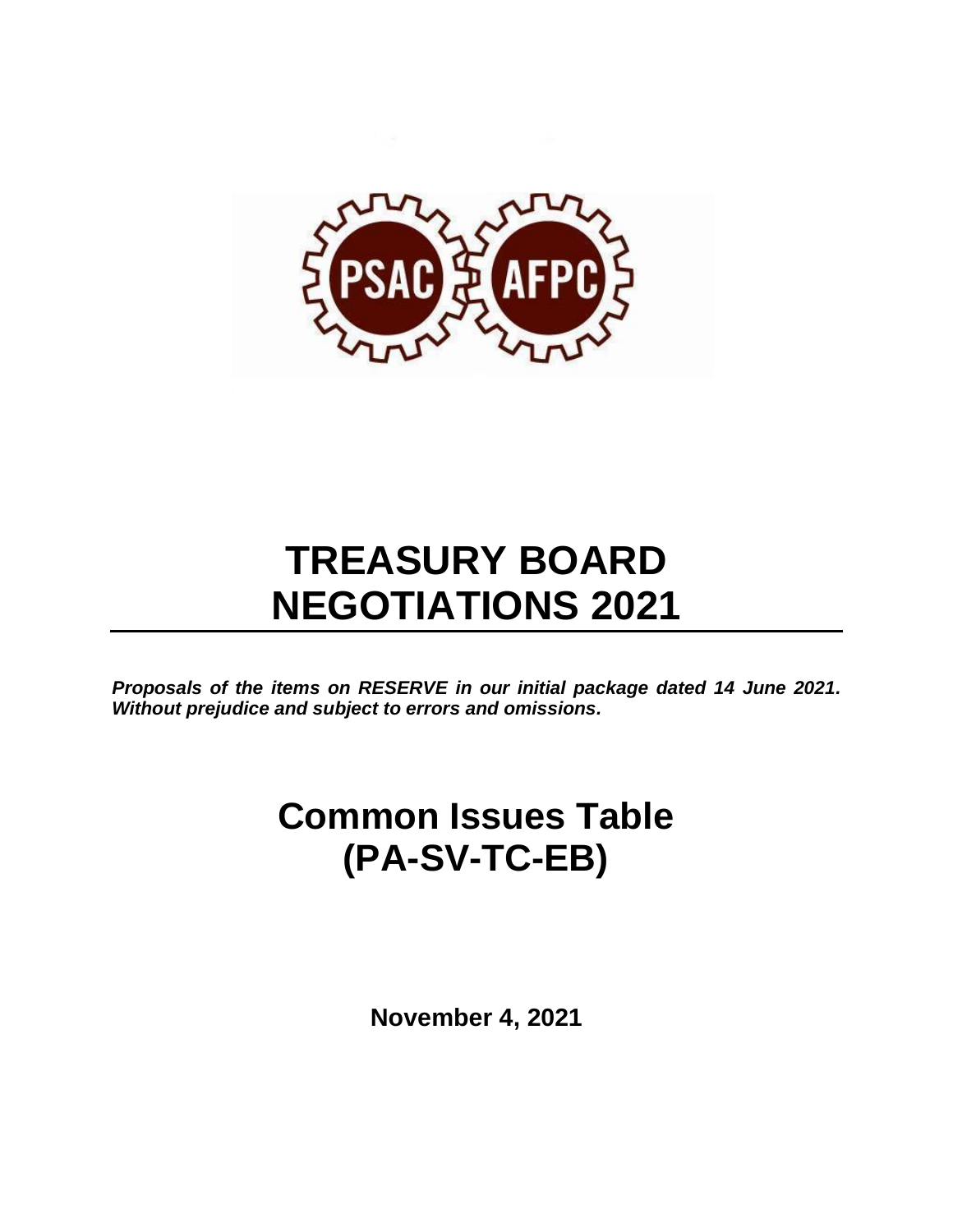## **ARTICLE 19 NO DISCRIMINATION**

19.01 There shall be no discrimination, interference, restriction, coercion, harassment, intimidation, or any disciplinary action exercised or practiced with respect to an employee by reason of age, race, creed, colour, national or ethnic origin, religious affiliation, sex, sexual orientation, gender identity and expression, family status, marital status, mental or physical disability, membership or activity in the Alliance or a conviction for which a pardon has been granted.

## **NEW 19.02 Employees who experience discrimination may submit a grievance and may also exercise their rights to file a complaint with the Canadian Human Rights Commission.**

## 19.02**3 With respect to a grievance filed in relation to this Article;**

a. Any level in the grievance procedure shall be waived if a person hearing the grievance is the subject of the complaint.

b. If, by reason of paragraph (a), a level in the grievance procedure is waived, no other level shall be waived except by mutual agreement.

19.03**4** By mutual agreement, the parties may use a mediator in an attempt to settle a grievance dealing with discrimination. The selection of the mediator will be by mutual agreement.

**NEW 19.05 When the Employer becomes aware of discrimination in the workplace, whether as a result of observation or as a result of a complaint by an employee or a grievance, the Employer shall immediately undertake an investigation.**

#### **NEW 19.06 Selection of Investigator**

**The factors considered for the selection of an investigator shall include the candidates' impartiality, that they possess the necessary training that includes the consideration of intersectionality and experience, and from the viewpoint of the complainant, their fit with the candidates' lived experience, background, and possible membership in an equity-seeking group.**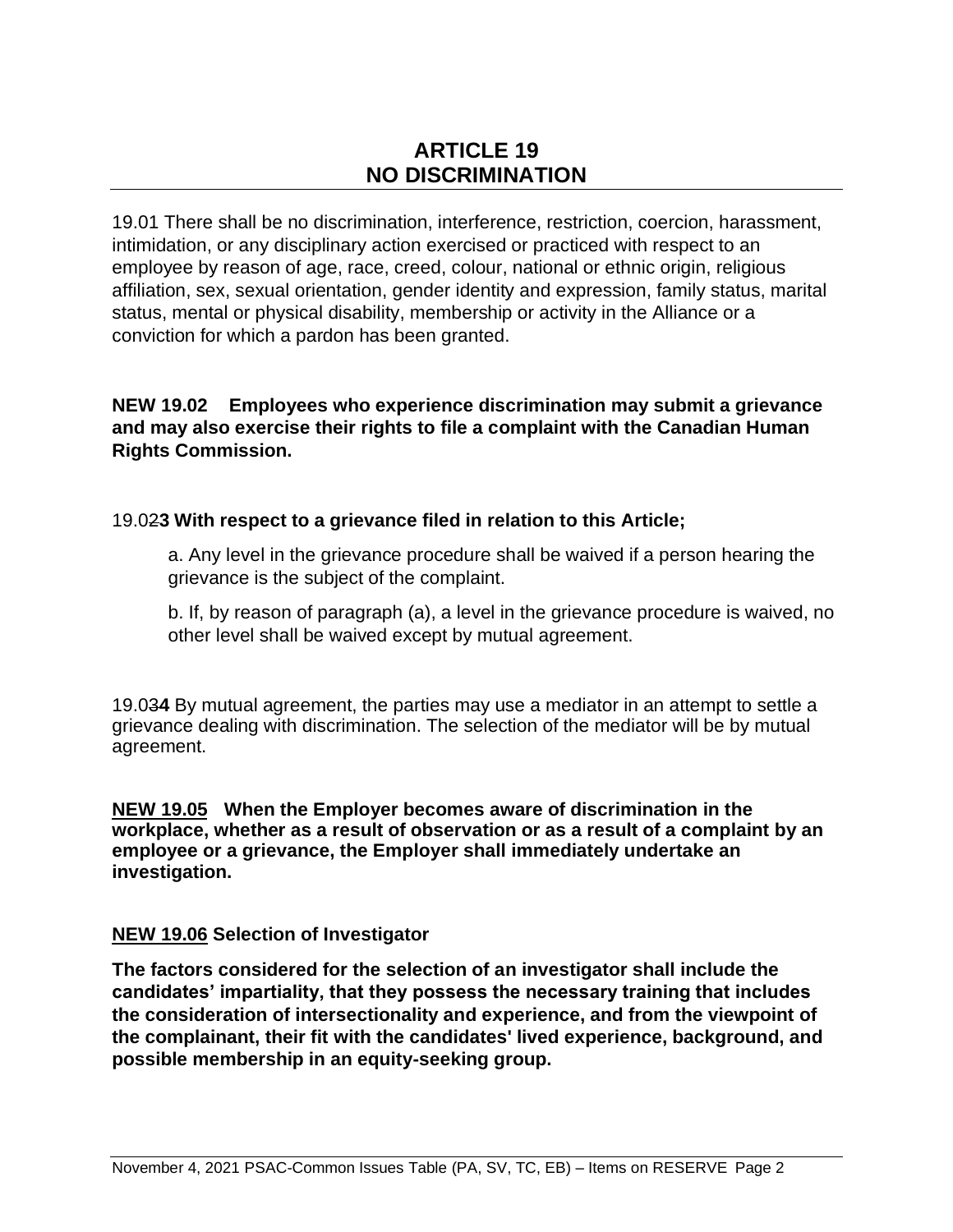**NEW 19.07 The statement of work for the investigator shall include a commitment to meet all willing witnesses provided by the parties and an expected completion date**.

**NEW 19.08 An Investigation will be discontinued if the parties reach resolution via another method.**

**19.09** *(Former 19.04)* Upon request by the complainant(s) and/or respondent(s), **The Employer shall provide a grievor, a complainant** and/or **responding party, with** an official copy of the investigation report shall be provided to them by the Employer, subject to the *Access to Information Act* and *Privacy Act*.

**NEW 19.10 The Employer shall track all investigated incidents of discrimination, including how they were addressed and provide an annual report to the Alliance and the Centre of Expertise on Diversity and Inclusion.**

## **NEW Training**

**NEW 19.11 The Employer shall provide mandatory qualified instructor led, facilitated and interactive training to all employees regarding anti-oppression and discrimination, including intersectionality analysis. Such training shall include information about relevant policies, processes, the applicable legislation, and complaint mechanisms. Time spent in training shall be considered as time worked.**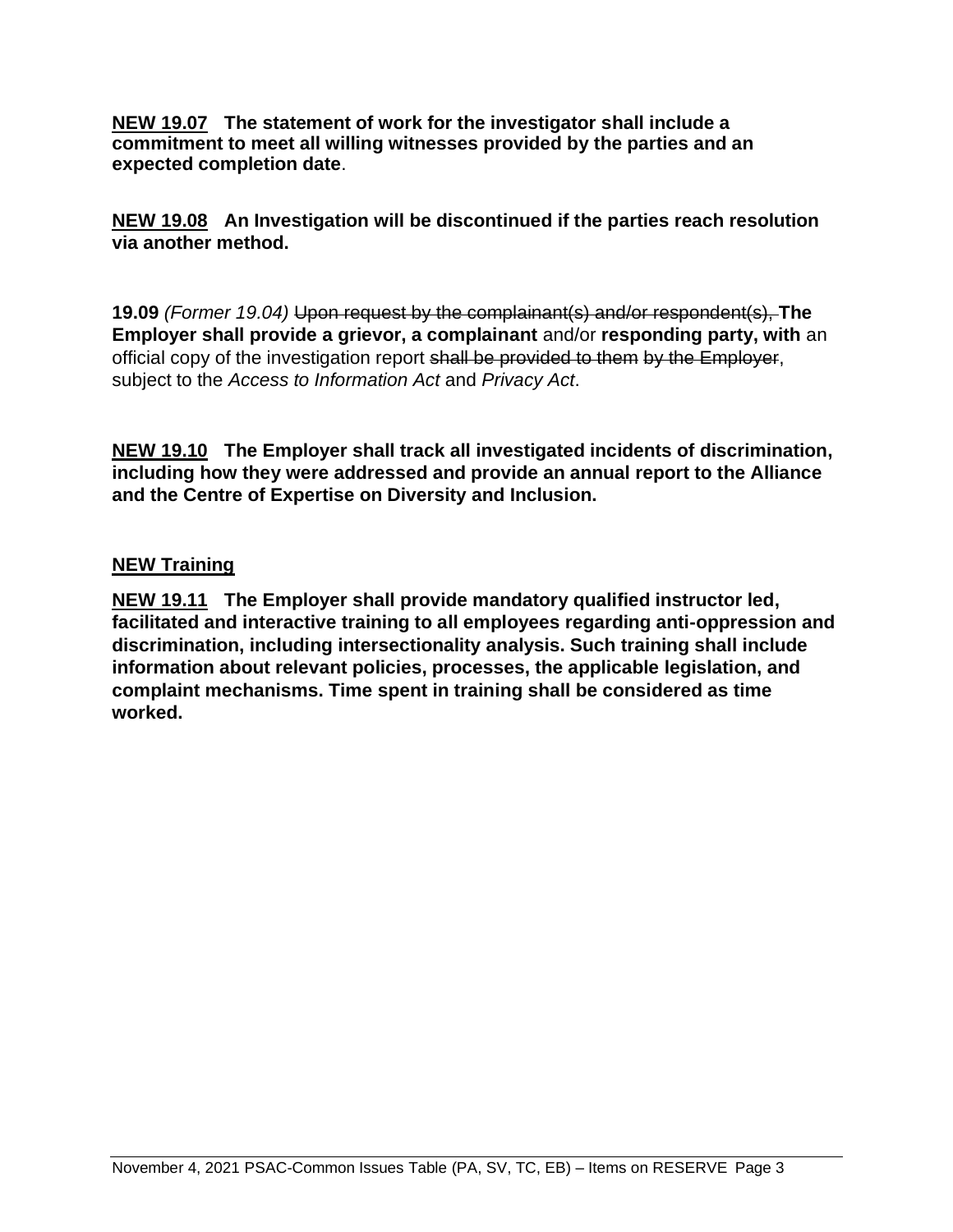## **ARTICLE 20 SEXUAL HARASSMENT**

*Amended 20.01 and New 20.02 tabled 14 June 2021*

#### **Amend as follows:**

#### **Change title to: HARASSMENT AND ABUSE OF AUTHORITY**

**20.01** The Alliance and the Employer recognize the right of employees to work in an environment free from **violence, harassment,** sexual harassment **and abuse of authority**, and agree that **violence, harassment,** sexual harassment **and abuse of authority** will both be prevented and will not be tolerated in the workplace.

#### **NEW 20.02**

**Definitions:** 

- **a) Harassment, violence or bullying includes any action, conduct or comment, including of a sexual nature, that can reasonably be expected to cause distress, harm, offence, humiliation, or other physical or psychological injury, or illness to an employee, their dignity or their reputation, including any vexatious action, conduct, comment or display, in any form. Harassment can be expressed on the basis of many factors including but not limited to race, creed, religion, colour, sex, sexual orientation, gender-determined characteristics, political belief, political association or political and/or union activity, marital status, family status, source of income, physical and/or psychological disability, physical size or weight, age, nationality, ancestry or place of origin;**
- **b) Abuse of authority occurs when an individual or group of individuals uses the power and authority inherent in their position or occupation, and/or influence to threaten, endanger an employee's job, potentially undermine the employee ability to perform that job, threaten the economic livelihood of that employee or in any way interfere with or influence the career reputation or dignity of the employee. It may include intimidation, removal of resources, unfair or abusive control of resources and/or information, removal of meaningful valued work and/or making an individual redundant, threats, loss of dignity, blackmail or coercion.**

**NEW 20.03 Employees who experience harassment or violence may submit a grievance to seek remedy and/or exercise their rights to report an occurrence as per Part II of the** *Canada Labour Code* **(CLC) process, and/or file a complaint with the Canadian Human Rights Commission.**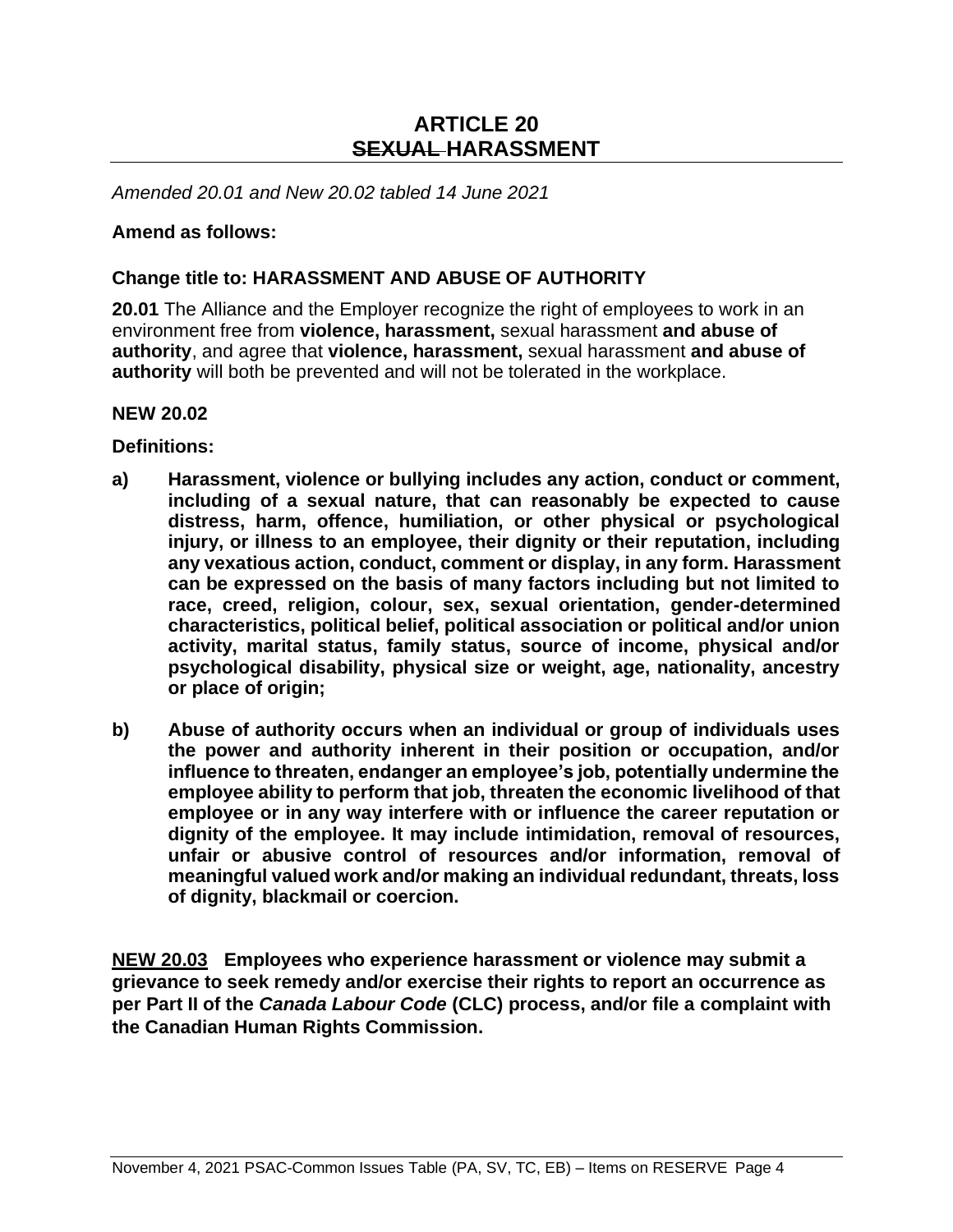## **Grievance Process**

## 20.02**4 With respect to a grievance filed in relation to this Article;**

- a. Any level in the grievance procedure shall be waived if a person hearing the grievance is the subject of the complaint.
- b. If, by reason of paragraph (a), a level in the grievance procedure is waived, no other level shall be waived except by mutual agreement.

20.035**5** By mutual agreement, the parties may use a mediator in an attempt to settle a grievance dealing with **violence, harassment, or** sexual harassment. The selection of the mediator will be by mutual agreement.

#### **Regulatory Process**

**NEW 20.06 In addition to an employee's right to file a grievance and/or a Human Rights complaint, employees may submit a Notice of Occurrence, as per the section 15 (1) of the Work Place Harassment and Violence Prevention Regulations.** 

**NEW 20.07 Once a designated representative receives a Notice of an Occurrence as per Part II of the** *Canada Labour Code* **(CLC), then they shall immediately confer with the principal party and their union representative to determine whether or not the incident(s) and/or pattern of behaviour meets the definition of an occurrence as required by subsection 23(2) of the Regulations. If it is determined that the incident(s) and/or pattern of behaviour meets the definition, then the designated recipient shall immediately undertake the negotiated resolution process.**

**NEW 20.08 If the matter is not resolved during the negotiated resolution process, both the principal party and the responding party may agree to participate in the conciliation process.** 

**NEW 20.09 Whether or not another resolution process is underway, or whether or not all parties have made a reasonable effort to resolve the occurrence, a principal party that believes the incident meets the definition of an occurrence or does not consider the occurrence resolved, may request an investigation be undertaken forthwith. Once such a request is received the designated representative shall immediately complete and submit the notice of investigation**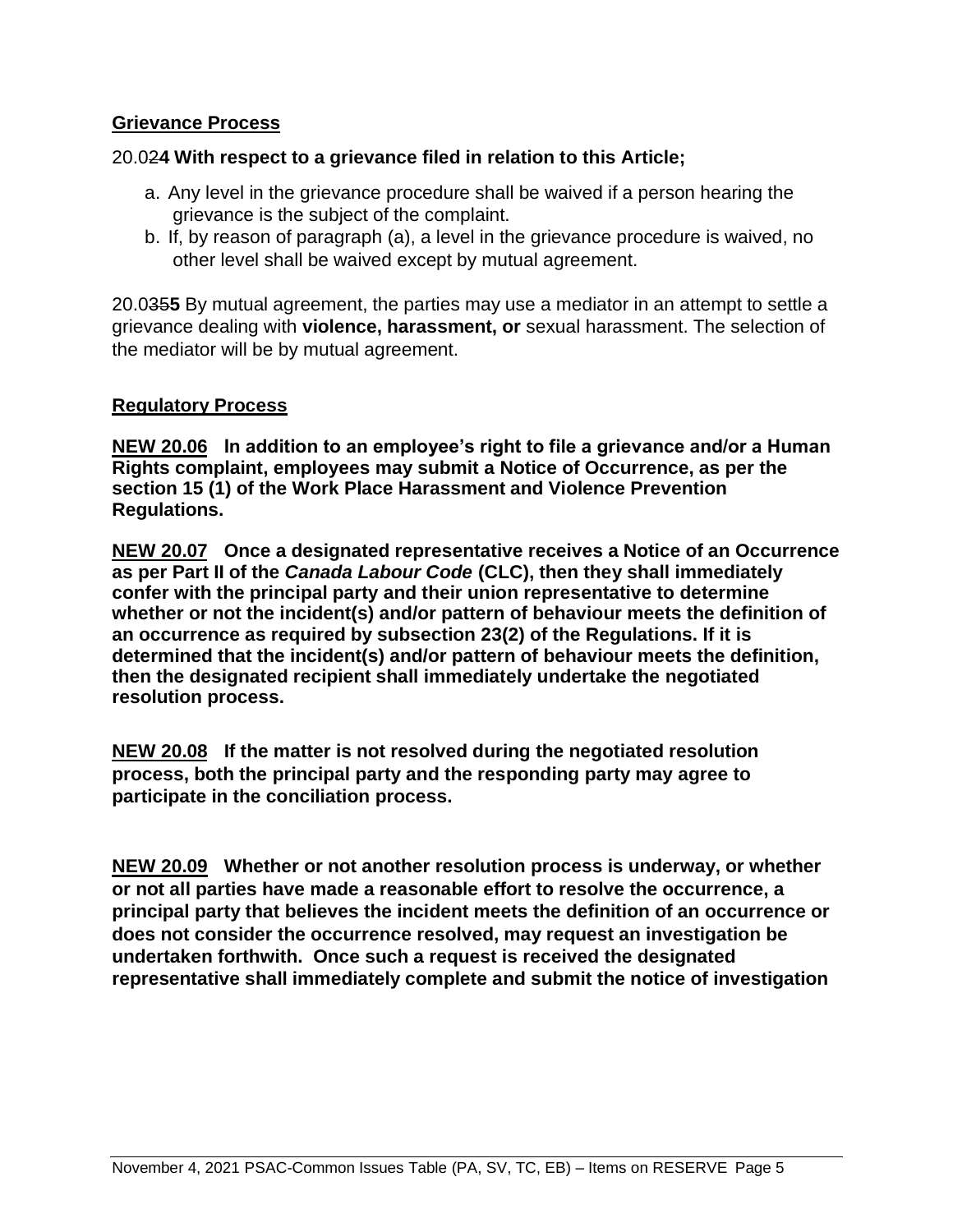## **Investigations, General provisions**

## **NEW 20.10 Selection of Investigator**

**The factors considered for the selection of an investigator shall include the candidates' impartiality, that they possess the necessary training and experience, and from the viewpoint of the principal party, their fit with the candidates' lived experience, background, and possible membership in an equity-seeking group.**

**NEW 20.11 The statement of work for the investigator shall include a commitment to meet all willing witnesses provided by the parties and an expected completion date.**

**NEW 20.12 An Investigation will be discontinued if the parties reach resolution via another method.**

**20.13** (*former 20.04*) Upon request by the complainant(s) and/or respondent(s), **The Employer shall provide a grievor, a principal party** and/or **responding party**, **with** an official copy of the investigation report shall be provided to them by the Employer, subject to the *Access to Information Act* and *Privacy Act*. **Any recommendations to eliminate or minimize the risk of similar occurrences contained in a report shall be considered by the appropriate Joint Health and Safety Committee after which the committee will advise the Employer of those that they recommend for implementation. The Employer shall provide written rationale to the committee for any recommended recommendations that they do not accept for implementation.** 

#### **NEW Training**

**NEW 20.14 The Employer shall provide mandatory qualified instructor led, facilitated and interactive training to all employees regarding harassment, sexual harassment, and violence in the workplace which includes an intersectional approach. Such training shall include information about relevant policies, processes, the applicable legislation, regulations and available complaint mechanisms. Time spent in training shall be considered as time worked.**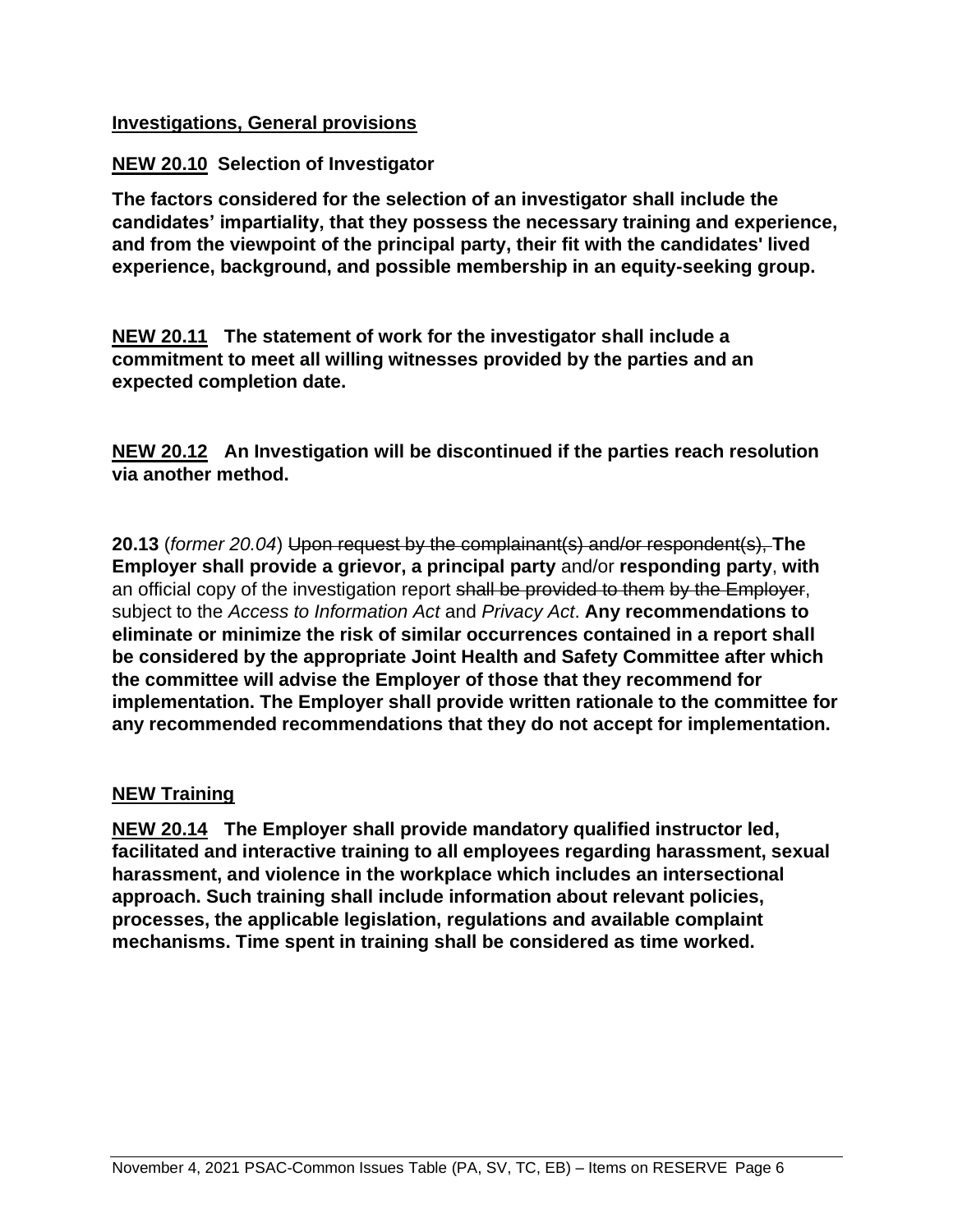#### **38.01 Maternity leave without pay**

- a. An employee who becomes pregnant shall, upon request, be granted maternity leave without pay for a period beginning before, on or after the termination date of pregnancy and ending not later than eighteen (18) **twenty (20)** weeks after the termination date of pregnancy.
- b. Notwithstanding paragraph (a):
	- i. where the employee has not yet proceeded on maternity leave without pay and her newborn child is hospitalized,

or

ii. where the employee has proceeded on maternity leave without pay and then returns to work for all or part of the period while her newborn child is hospitalized,

the period of maternity leave without pay defined in paragraph (a) may be extended beyond the date falling eighteen (18) **twenty (20)** weeks after the date of termination of pregnancy by a period equal to that portion of the period of the child's hospitalization while the employee was not on maternity leave, to a maximum of eighteen (18) **twenty (20)** weeks.

#### **38.02 Maternity allowance**

- a. An employee who has been granted maternity leave without pay shall be paid a maternity allowance in accordance with the terms of the Supplemental Unemployment Benefit (SUB) Plan described in paragraphs (c) to (i), provided that she:
	- i. has completed six (6) months of continuous employment before the commencement of her maternity leave without pay,
	- ii. provides the Employer with proof that she has applied for and is in receipt of maternity benefits under the Employment Insurance or the Québec Parental Insurance Plan in respect of insurable employment with the Employer,

and

- iii. has signed an agreement with the Employer stating that:
	- A. she will return to work within the federal public administration, as specified in Schedule I, Schedule IV or Schedule V of the Financial Administration Act on the expiry date of her maternity leave without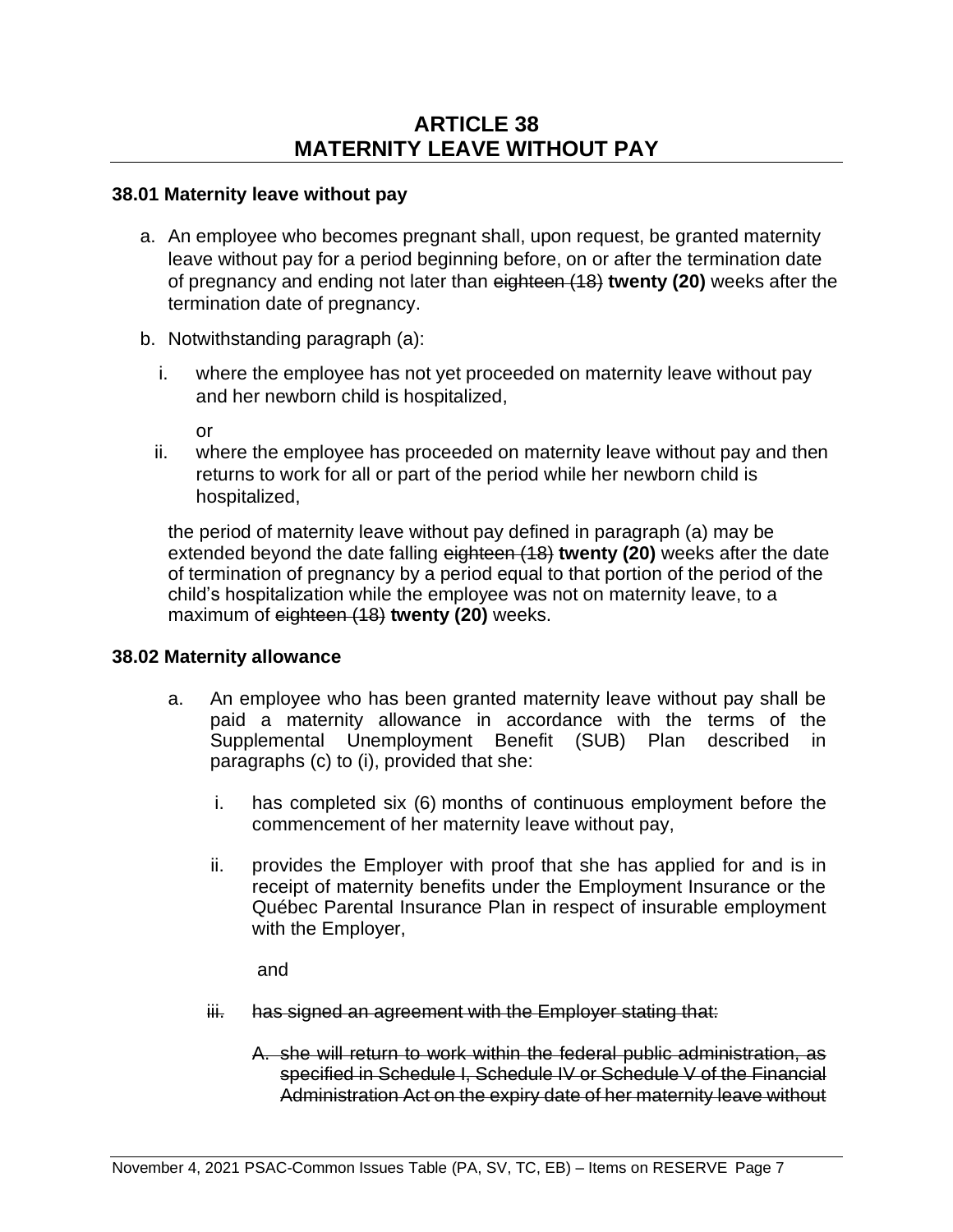pay unless the return to work date is modified by the approval of another form of leave;

- B. following her return to work, as described in section (A), she will work for a period equal to the period she was in receipt of maternity allowance;
- C. should she fail to return to work as described in section (A), or should she return to work but fail to work for the total period specified in section (B), for reasons other than death, lay-off, early termination due to lack of work or discontinuance of a function of a specified period of employment that would have been sufficient to meet the obligations specified in section (B), or having become disabled as defined in the Public Service Superannuation Act, she will be indebted to the Employer for an amount determined as follows:

| (allowance received) | X | (remaining period to be worked<br>following her return to work) |  |
|----------------------|---|-----------------------------------------------------------------|--|
|                      |   | [total period to be worked as                                   |  |
|                      |   | specified in $(B)$ ]                                            |  |

however, an employee whose specified period of employment expired and who is rehired within the federal public administration as described in section (A)within a period of ninety (90) days or less is not indebted for the amount if her new period of employment is sufficient to meet the obligations specified in section (B).

b. For the purpose of sections (a)(iii)(B), and (C), periods of leave with pay shall count as time worked. Periods of leave without pay during the employee's return to work will not be counted as time worked but shall interrupt the period referred to in section (a)(iii)(B), without activating the recovery provisions described in section (a)(iii)(C).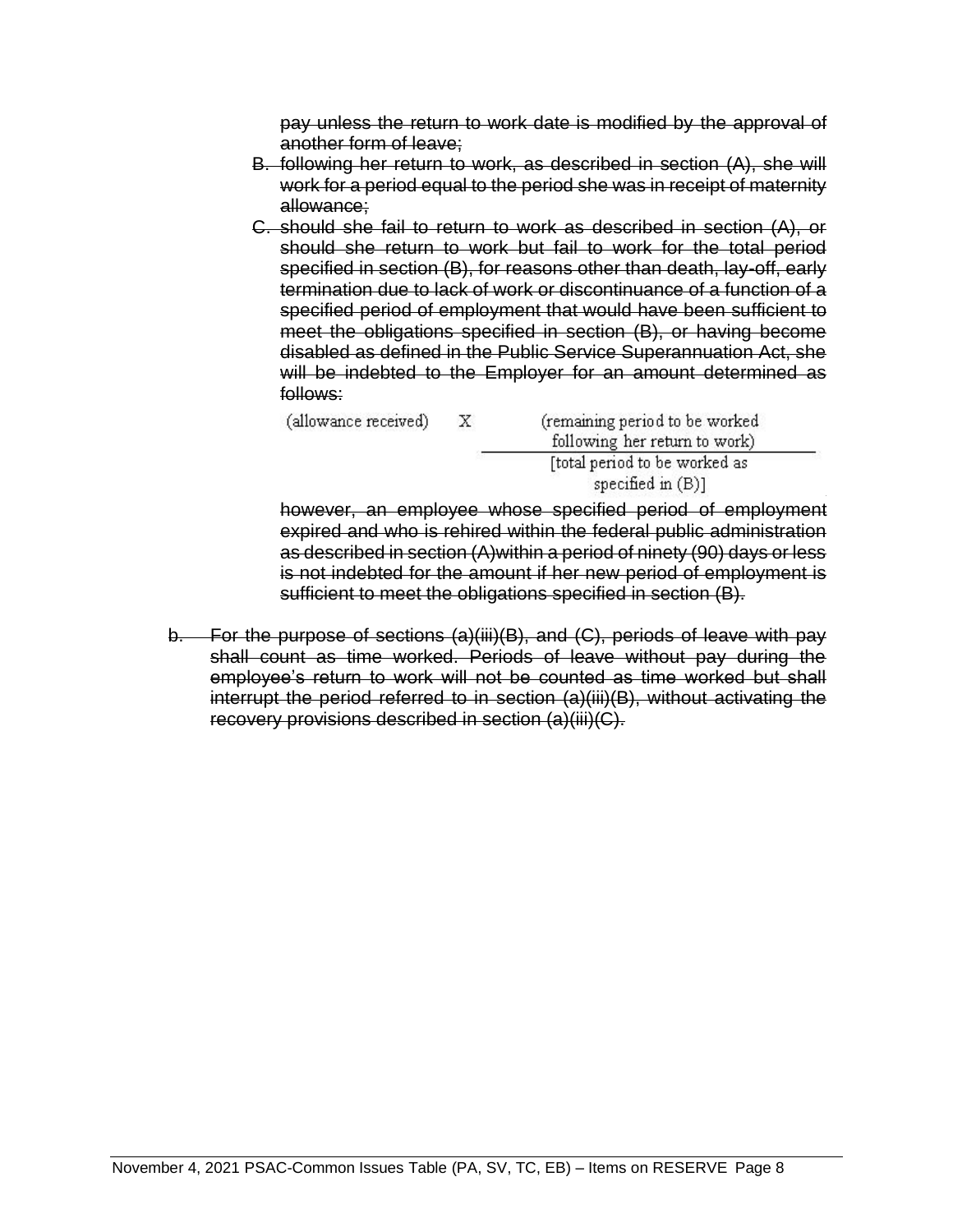## **40.01 Parental leave without pay**

- a. Where an employee has or will have the actual care and custody of a newborn child (including the newborn child of a common-law partner), the employee shall, upon request, be granted parental leave without pay for **a period of up to sixtythree (63) weeks in a seventy-eight (78) week period.** either:
	- i. a single period of up to thirty-seven (37) consecutive weeks in the fiftytwo (52) week period (standard option) or
	- ii. a single period of up to sixty-three (63) consecutive weeks in the seventyeight (78) week period (extended option),

beginning on the day on which the child is born or the day on which the child comes into the employee's care.

- b. Where an employee commences legal proceedings under the laws of a province to adopt a child or obtains an order under the laws of a province for the adoption of a child, the employee shall, upon request, be granted parental leave without pay for **a period of up to sixty-three (63) weeks in a seventy-eight (78) week period.** either:
	- i. a single period of up to thirty-seven (37) consecutive weeks in the fifty-two (52) week period (standard option) or
	- ii. a single period of up to sixty-three (63) consecutive weeks in the seventyeight (78) week period (extended option),

beginning **no earlier than five weeks before** on the day on which the child comes into the employee's care.

- c. Notwithstanding paragraphs (a) and (b) above, at **At** the request of an employee and at the discretion of the Employer, the leave referred to in the paragraphs (a) and (b) above may be taken in two (2) periods.
- d. Notwithstanding paragraphs (a) and (b):
	- i. where the employee's child is hospitalized within the period defined in the above paragraphs, and the employee has not yet proceeded on parental leave without pay, or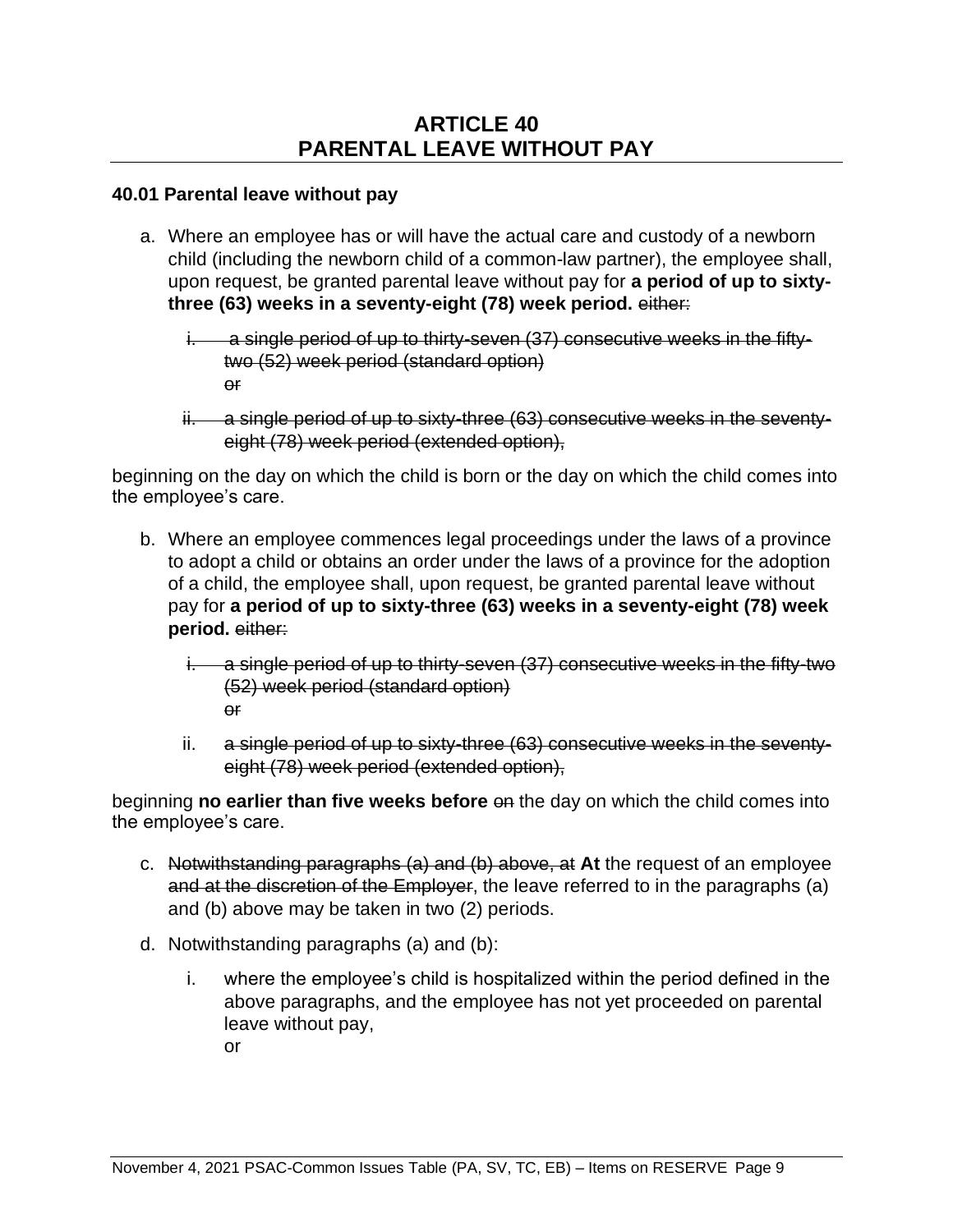ii. where the employee has proceeded on parental leave without pay and then returns to work for all or part of the period while his or her child is hospitalized,

the period of parental leave without pay specified in the original leave request may be extended by a period equal to that portion of the period of the child's hospitalization while the employee was not on parental leave. However, the extension shall end not later than one hundred and four (104) weeks after the day on which the child comes into the employee's care.

- e. An employee who intends to request parental leave without pay shall notify the Employer at least four (4) weeks before the commencement date of such leave
- f. The Employer may:
	- i. defer the commencement of parental leave without pay at the request of the employee;
	- ii. grant the employee parental leave without pay with less than four (4) weeks' notice;
	- iii. require an employee to submit a birth certificate or proof of adoption of the child.
- g. Leave granted under this clause shall count for the calculation of "continuous employment" for the purpose of calculating severance pay and "service" for the purpose of calculating vacation leave. Time spent on such leave shall count for pay increment purposes

#### **40.02 Parental allowance**

Under the Employment Insurance (EI) benefits plan, **P**arental allowance is payable under two (2) options, either:

- Option 1: standard parental benefits, paragraphs 40.02(c) to (k), or
- Option 2: extended parental benefits, paragraphs 40.02(l) to (t).

Once an employee elects the standard or extended parental benefits and the weekly benefit top up allowance is set, the decision is irrevocable and shall not be changed should the employee return to work at an earlier date than that originally scheduled.

Under the Québec Parental Insurance Plan, parental allowance is payable only under Option 1: standard parental benefits.

Parental allowance administration

a. An employee who has been granted parental leave without pay, shall be paid a parental allowance in accordance with the terms of the Supplemental Unemployment Benefit (SUB) Plan described in paragraphs (c) to (i) or (l) to (r), providing he or she: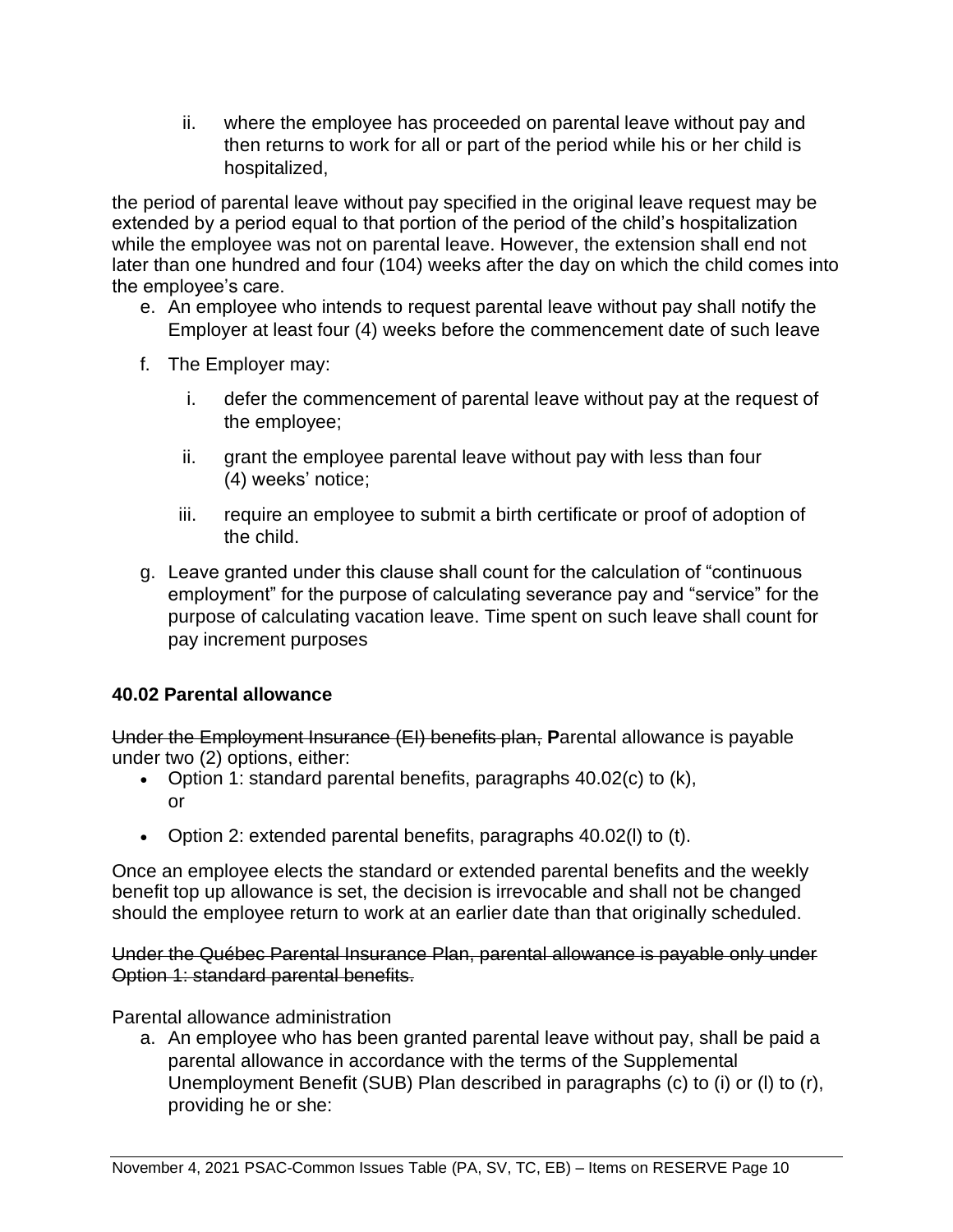- i. has completed six (6) months of continuous employment before the commencement of parental leave without pay,
- ii. provides the Employer with proof that he or she has applied for and is in receipt of parental, paternity or adoption benefits under the Employment Insurance Plan or the Québec Parental Insurance Plan in respect of insurable employment with the Employer, and
- iii. has signed an agreement with the Employer stating that:
	- A. the employee will return to work within the federal public administration, as specified in Schedule I, Schedule IV or Schedule V of the *Financial Administration Act*, on the expiry date of his or her parental leave without pay, unless the return to work date is modified by the approval of another form of leave;
	- B. Following his or her return to work, as described in section (A), the employee will work for a period equal to the period the employee was in receipt of the standard parental allowance, in addition to the period of time referred to in section 38.02(a)(iii)(B), if applicable. Where the employee has elected the extended parental allowance, following his or her return to work, as described in section (A), the employee will work for a period equal to sixty per cent (60%) of the period the employee was in receipt of the extended parental allowance in addition to the period of time referred to in section 38.02(a)(iii)(B), if applicable;
	- C. should he or she fail to return to work as described in section (A) or should he or she return to work but fail to work the total period specified in section (B), for reasons other than death, lay-off, early termination due to lack of work or discontinuance of a function of a specified period of employment that would have been sufficient to meet the obligations specified in section (B), or having become disabled as defined in the *Public Service Superannuation Act*, he or she will be indebted to the Employer for an amount determined as follows:

(allowance received)

×

(remaining period to be worked, as specified in (B), following his or her return to work)

[total period to be worked as specified in (B)]

however, an employee whose specified period of employment expired and who is rehired within the federal public administration as described in section (A) within a period of ninety (90) days or less is not indebted for the amount if his or her new period of employment is sufficient to meet the obligations specified in section (B).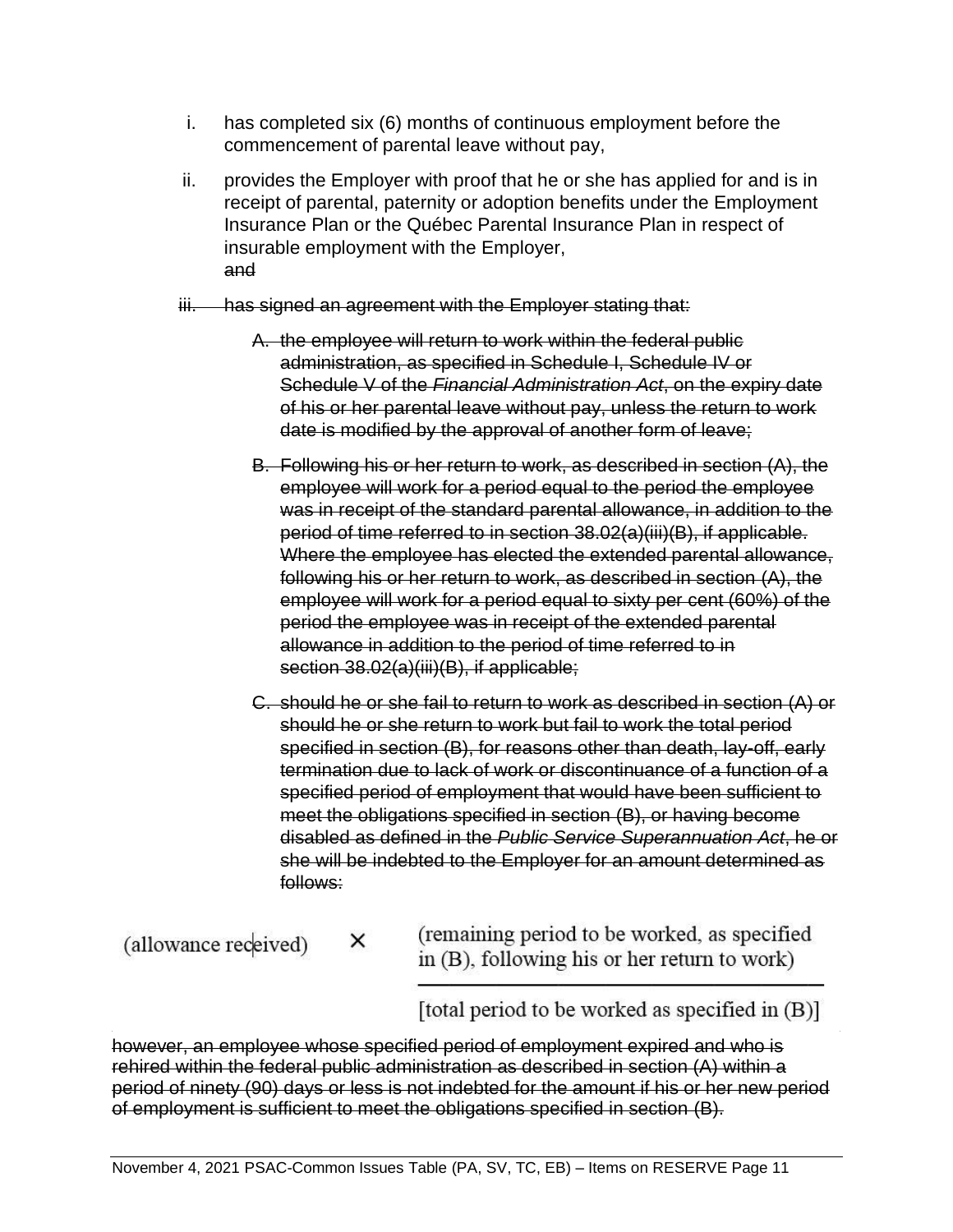b. For the purpose of sections (a)(iii)(B), and (C), periods of leave with pay shall count as time worked. Periods of leave without pay during the employee's return to work will not be counted as time worked but shall interrupt the period referred to in section (a)(iii)(B), without activating the recovery provisions described in section (a)(iii)(C).

## **Option 1 – Standard parental allowance**

- c. Parental allowance payments made in accordance with the SUB Plan will consist of the following:
	- i. where an employee on parental leave without pay as described in subparagraphs 40.01(a)(i) and (b)(i) has elected to receive Standard Employment Insurance parental benefits and is subject to a waiting period before receiving Employment Insurance parental benefits, ninety-three per cent (93%) of his or her weekly rate of pay (and the recruitment and retention "terminable allowance" if applicable) for each week of the waiting period, less any other monies earned during this period;
	- ii. for each week the employee receives parental, adoption or paternity benefit under the Employment Insurance or the Québec Parental Insurance Plan, he or she is eligible to receive the difference between ninety-three per cent (93%) of his or her weekly rate (and the recruitment and retention "terminable allowance" if applicable) and the parental, adoption or paternity benefit, less any other monies earned during this period which may result in a decrease in his or her parental, adoption or paternity benefit to which he or she would have been eligible if no extra monies had been earned during this period;
	- iii. where an employee has received the full eighteen (18) weeks of maternity benefit and the full thirty-two (32) weeks of parental benefit or has divided the full thirty-two (32) **thirty-six (36)** weeks of parental benefits with another employee in receipt of the full five (5) weeks' paternity under the Québec Parental Insurance Plan for the same child and either employee thereafter remains on parental leave without pay, that employee is eligible to receive a further parental allowance for a period of up to two (2) weeks, ninety-three per cent (93%) of their weekly rate of pay for each week (and the recruitment and retention "terminable allowance" if applicable), less any other monies earned during this period;
	- iv. where an employee has **received the full fifty-five (55) weeks of adoption benefits or has divided** the full thirty-seven (37) **fifty-nine (59)** weeks of adoption benefits with another employee under the Québec Parental Insurance Plan for the same child and either employee thereafter remains on parental leave without pay, that employee is eligible to receive a further parental allowance for a period of up to two (2) weeks, ninety-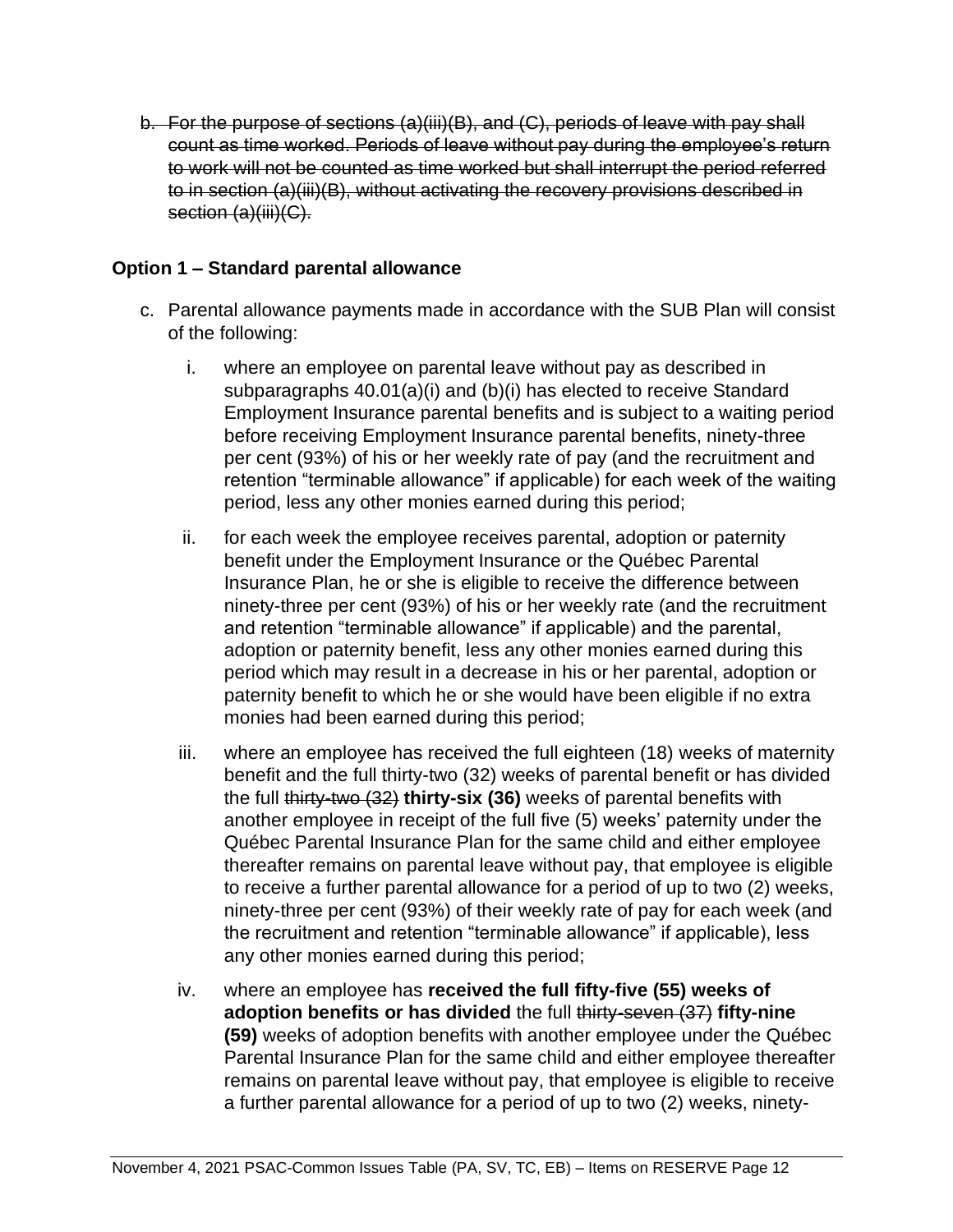three per cent (93%) of their weekly rate of pay (and the recruitment and retention "terminable allowance" if applicable) for each week, less any other monies earned during this period;

- v. where an employee has received the full thirty-five (35) weeks of parental benefit under the Employment Insurance Plan and thereafter remains on parental leave without pay, he or she is eligible to receive a further parental allowance for a period of one (1) week, at ninety-three per cent (93%) of his or her weekly rate of pay (and the recruitment and retention "terminable allowance" if applicable) for each week, less any other monies earned during this period, unless said employee has already received the one (1) week of allowance contained in subparagraph 38.02(c)(iii) for the same child;
- vi. where an employee has divided the full forty (40) weeks of parental benefits with another employee under the Employment Insurance Plan for the same child and either employee thereafter remains on parental leave without pay, that employee is eligible to receive a further parental allowance for a period of one (1) week, ninety-three per cent (93%) of their weekly rate of pay (and the recruitment and retention "terminable allowance" if applicable) for each week, less any other monies earned during this period, unless said employee has already received the one (1) week of allowance contained in subparagraphs 38.02(c)(iii) and  $40.02(c)(v)$  for the same child;
- d. At the employee's request, the payment referred to in subparagraph 40.02(c)(i) will be estimated and advanced to the employee. Adjustments will be made once the employee provides proof of receipt of Employment Insurance Plan parental benefits.
- e. The parental allowance to which an employee is entitled is limited to that provided in paragraph (c) and an employee will not be reimbursed for any amount that he or she is required to repay pursuant to the *Employment Insurance Act* or the *Act Respecting Parental Insurance* in Quebec.
- f. The weekly rate of pay referred to in paragraph (c) shall be:
	- i. for a full-time employee, the employee's weekly rate of pay on the day immediately preceding the commencement of maternity or parental leave without pay;
	- ii. for an employee who has been employed on a part-time or on a combined full-time and part-time basis during the six (6) month period preceding the commencement of maternity or parental leave without pay, the rate obtained by multiplying the weekly rate of pay in subparagraph (i) by the fraction obtained by dividing the employee's straight-time earnings by the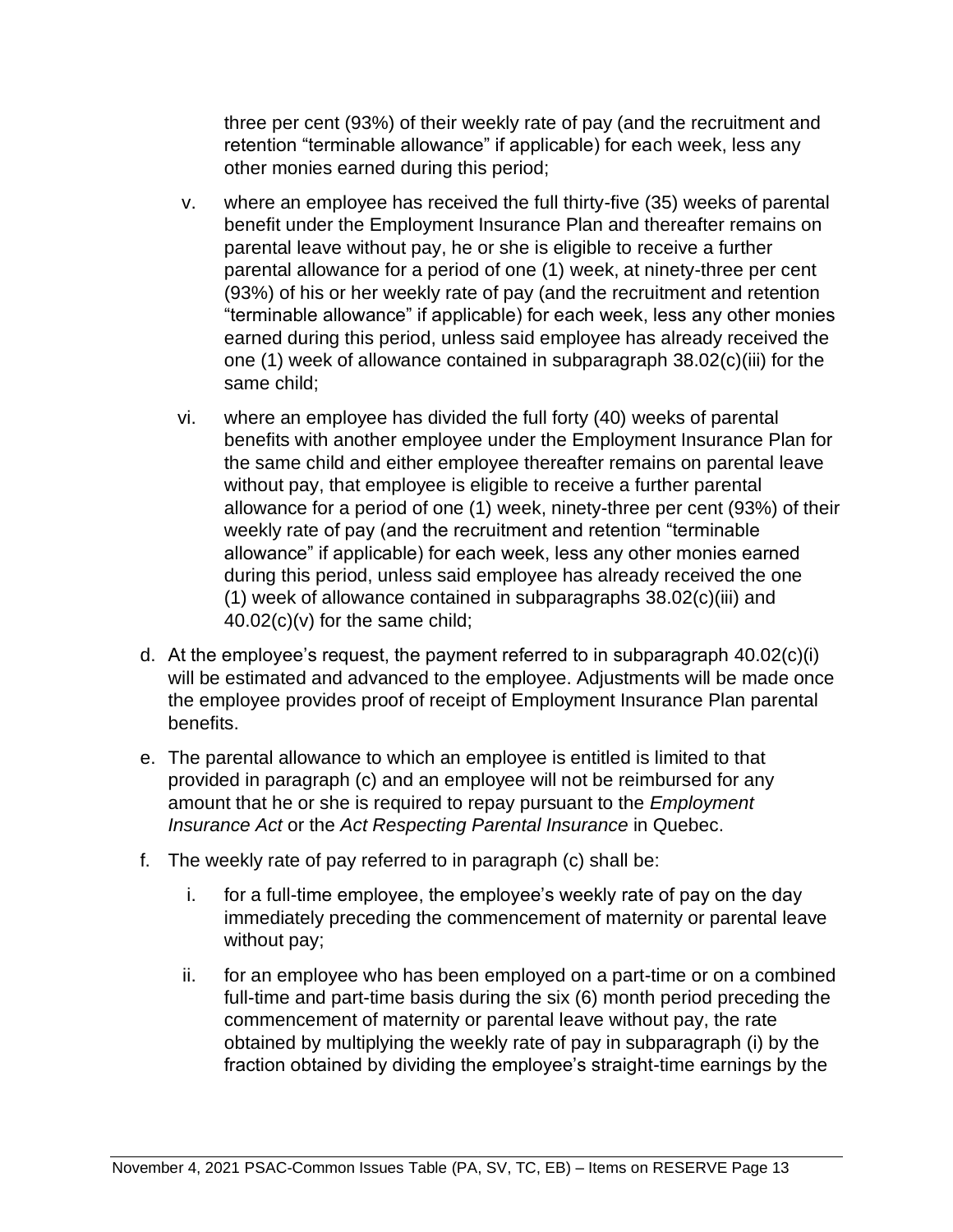straight-time earnings the employee would have earned working full-time during such period.

- g. The weekly rate of pay referred to in paragraph (f) shall be the rate (and the recruitment and retention "terminable allowance" if applicable) to which the employee is entitled for the substantive level to which he or she is appointed.
- h. Notwithstanding paragraph (g), and subject to subparagraph (f)(ii), if on the day immediately preceding the commencement of parental leave without pay an employee is performing an acting assignment for at least four (4) months, the weekly rate shall be the rate (and the recruitment and retention "terminable allowance" if applicable) the employee was being paid on that day.
- i. Where an employee becomes eligible for a pay increment or pay revision that would increase the parental allowance while in receipt of parental allowance, the allowance shall be adjusted accordingly.
- j. Parental allowance payments made under the SUB Plan will neither reduce nor increase an employee's deferred remuneration or severance pay.
- k. The maximum combined, shared, maternity and standard parental allowances payable shall not exceed fifty-seven (57) **sixty-one (61)** weeks for each combined maternity and parental leave without pay.

## **Option 2 – Extended parental allowance**

- l. Parental allowance payments made in accordance with the SUB Plan will consist of the following:
	- i. where an employee on parental leave without pay as described in subparagraphs 40.01(a)(ii) and (b)(ii), has elected to receive extended Employment Insurance parental benefits and is subject to a waiting period before receiving Employment Insurance parental benefits, fifty-five decimal eight per cent (55.8%) **ninety-three per cent (93%)** of his or her weekly rate of pay (and the recruitment and retention "terminable allowance" if applicable) **for each week of** the waiting period, less any other monies earned during this period;
	- ii. for each **of the first thirty-five (35)** week**s** the employee receives parental benefits under the Employment Insurance **or the Québec Parental Insurance Plan**, he or she is eligible to receive the difference between fifty-five decimal eight per cent (55.8%) **ninety-three per cent (93%)** of his or her weekly rate (and the recruitment and retention "terminable allowance" if applicable) and the parental benefits, less any other monies earned during this period which may result in a decrease in his or her parental benefits to which he or she would have been eligible if no extra monies had been earned during this period;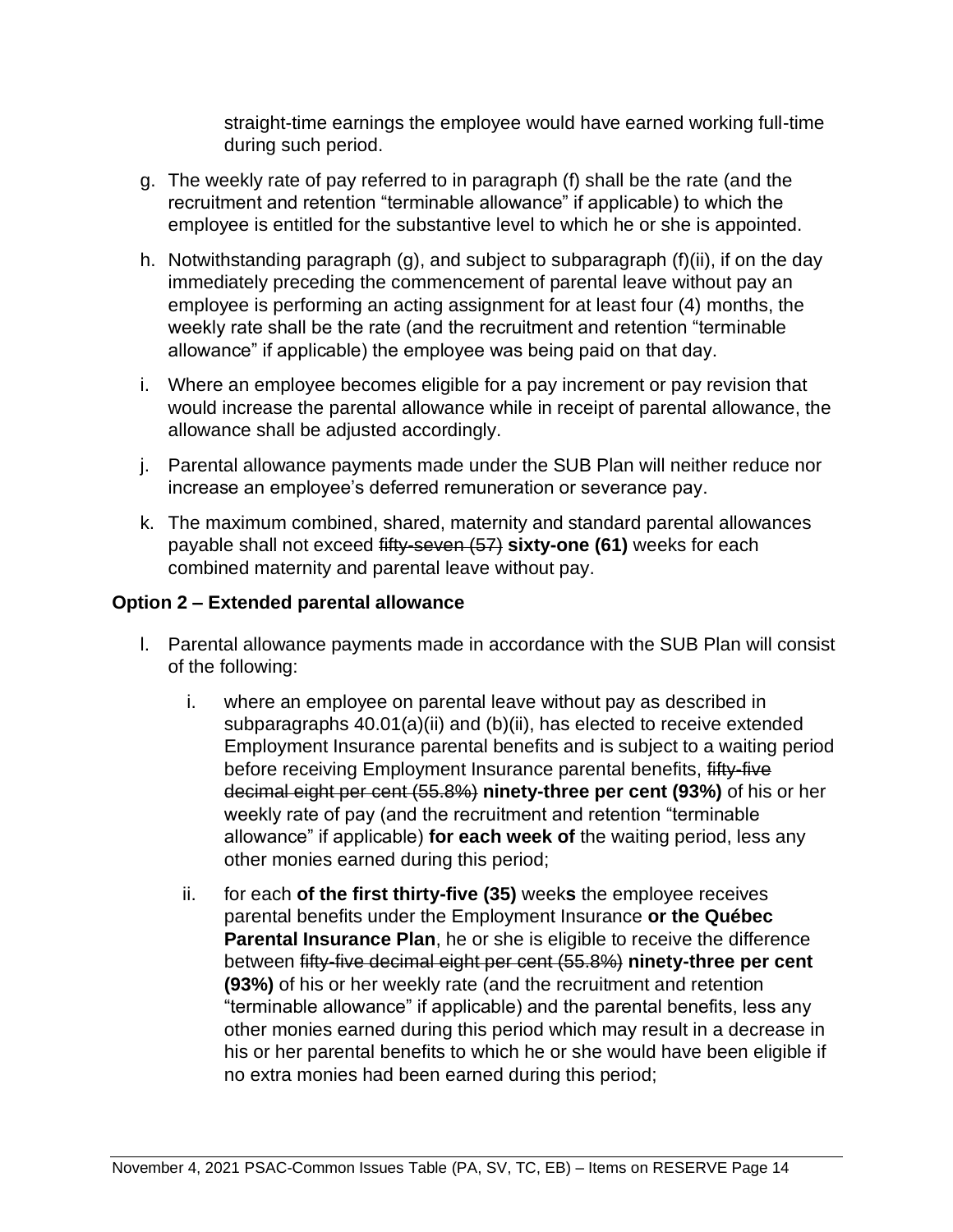- iii. where an employee has received the full-sixty-one (61) **thirty-five (35) weeks of parental benefits contained in subparagraph 40.02 (l)(ii)**  weeks of parental benefits under the Employment Insurance**,** and thereafter remains on parental leave without pay, he or she is eligible to receive a further parental allowance for a period of one (1) **up to twentysix (26)** week**s**, **at** fifty-five decimal eight per cent (55.8%) of his or her weekly rate of pay (and the recruitment and retention "terminable allowance" if applicable) for each week, less any other monies earned during this period**.**, unless said employee has already received the one (1) week of allowance contained in subparagraph 38.02(c)(iii) for the same child.
- iv. **where an employee has received or has divided the full sixty-one (61) weeks of parental benefits contained in subparagraph 40.02 (l)(ii) and (iii) with another employee in receipt of the full five (5) weeks' paternity under the Québec Parental Insurance Plan for the same child and either employee thereafter remains on parental leave without pay, that employee is eligible to receive a further parental allowance for a period of up to two (2) weeks, ninety-three per cent (93%) of their weekly rate of pay for each week (and the recruitment and retention "terminable allowance" if applicable), less any other monies earned during this period;**
- v. where an employee has divided the full sixty-nine (69) weeks of parental benefits with another employee under the Employment Insurance Plan, for the same child and either employee thereafter remains on parental leave without pay, that employee is eligible to receive a further parental allowance for a period of one (1) week, fifty-five decimal eight per cent (55.8%) of their weekly rate of pay (and the recruitment and retention "terminable allowance" if applicable) for each week, less any other monies earned during this period**.**, unless said employee has already received the one (1) week of allowance contained in subparagraph 38.02(c)(iii) for the same child;
- m. At the employee's request, the payment referred to in subparagraph 40.02 l)(i) will be estimated and advanced to the employee. Adjustments will be made once the employee provides proof of receipt of Employment Insurance.
- n. The parental allowance to which an employee is entitled is limited to that provided in paragraph (l) and an employee will not be reimbursed for any amount that he or she is required to repay pursuant to the *Employment Insurance Act*.
- o. The weekly rate of pay referred to in paragraph (l) shall be:
	- i. for a full-time employee, the employee's weekly rate of pay on the day immediately preceding the commencement of parental leave without pay;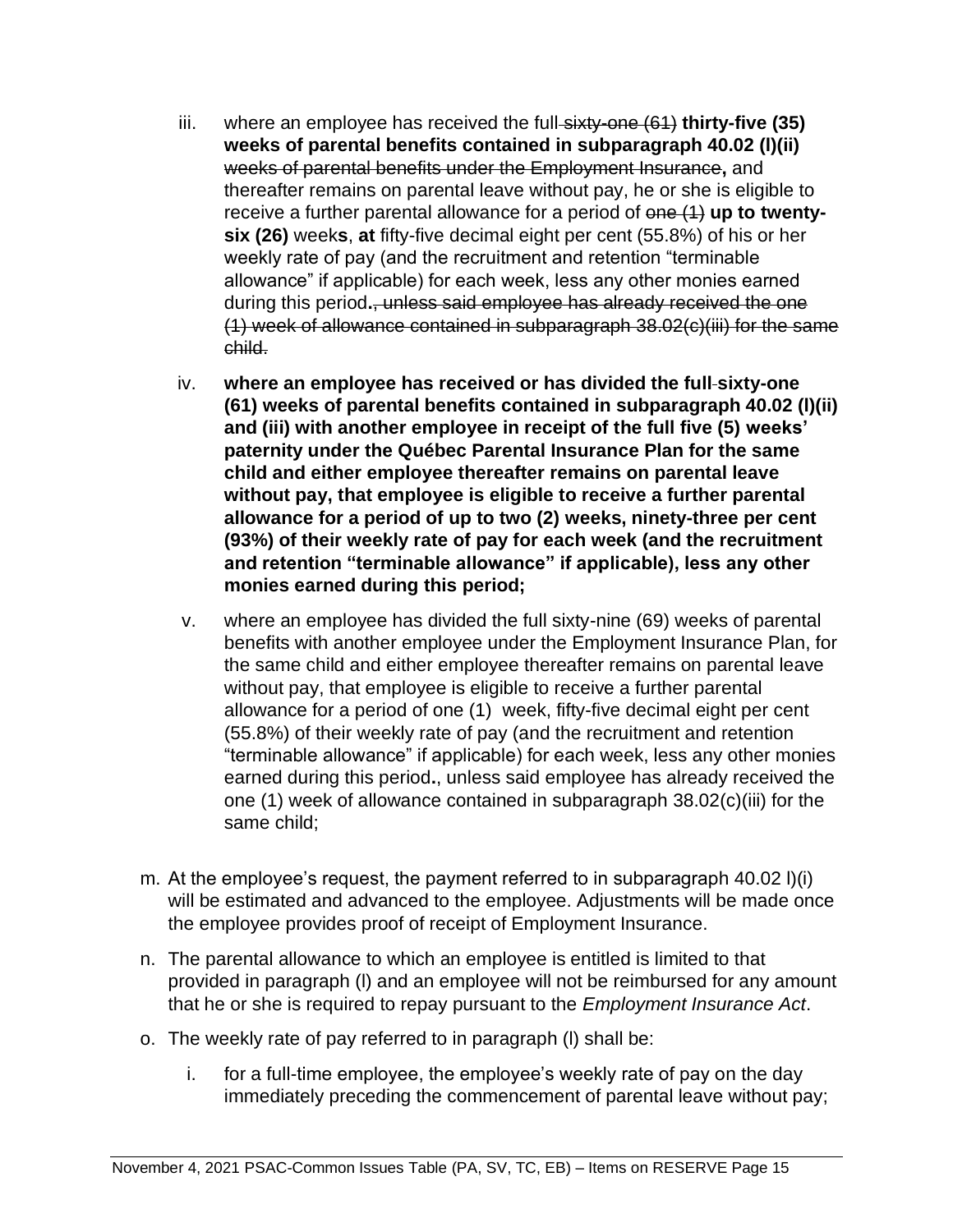- ii. for an employee who has been employed on a part-time or on a combined full-time and part-time basis during the six (6) month period preceding the commencement of parental leave without pay, the rate obtained by multiplying the weekly rate of pay in subparagraph (i) by the fraction obtained by dividing the employee's straight-time earnings by the straighttime earnings the employee would have earned working full-time during such period.
- p. The weekly rate of pay referred to in paragraph (l) shall be the rate (and the recruitment and retention "terminable allowance" if applicable) to which the employee is entitled for the substantive level to which he or she is appointed.
- q. Notwithstanding paragraph (p), and subject to subparagraph (o)(ii), if on the day immediately preceding the commencement of parental leave without pay an employee is performing an acting assignment for at least four (4) months, the weekly rate shall be the rate (and the recruitment and retention "terminable allowance" if applicable), the employee was being paid on that day.
- r. Where an employee becomes eligible for a pay increment or pay revision while in receipt of the allowance, the allowance shall be adjusted accordingly.
- s. Parental allowance payments made under the SUB Plan will neither reduce nor increase an employee's deferred remuneration or severance pay.
- t. The maximum combined, shared, maternity and extended parental allowances payable shall not exceed eighty-six (86) weeks for each combined maternity and parental leave without pay.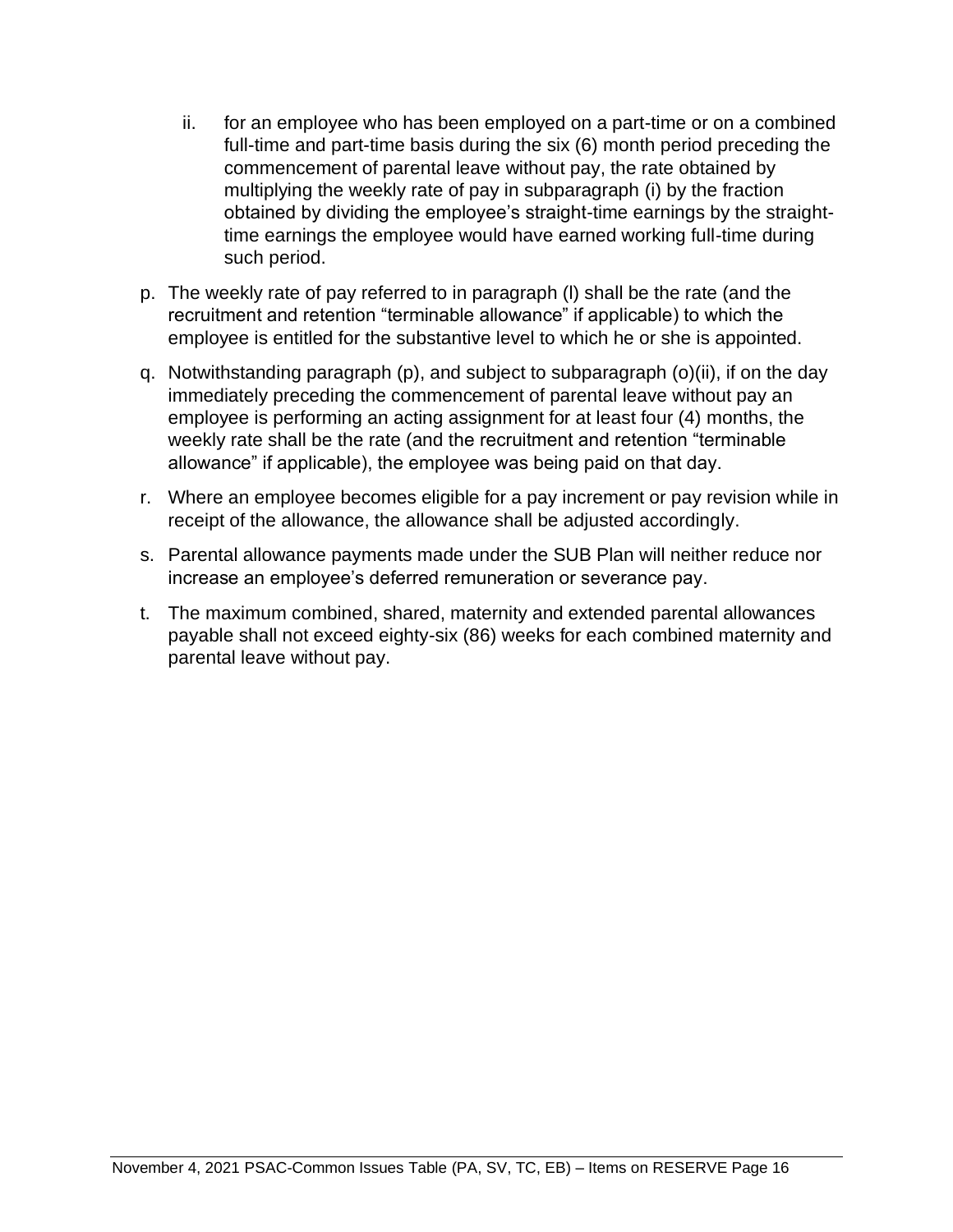*PSAC reserves the right to table additional editorial/administrative changes to this new MOU, with a view to cleaning up the language.*

## **NEW MEMORANDUM OF UNDERSTANDING BILINGUALISM ALLOWANCE AND LANGUAGE TRAINING**

## **DEFINITIONS**

**Acting assignment** (Affectation intérimaire) - means a compensation mechanism for employees temporarily performing higher level duties. It occurs when an employee is required to substantially perform the duties of a higher position for at least the qualifying period stipulated by the collective agreement, or applicable terms and conditions directives.

**Bilingualism allowance bonus** (Prime au bilinguisme) - means a sum of money paid to eligible employees occupying bilingual positions.

**Bilingual position** (Poste bilingue) - means a position for which there is a clear requirement for the use of both official languages by the incumbent in the performance of the duties of the position.

The identification of a position as bilingual is done in accordance with Treasury Board criteria.

**Linguistic profile** (Profil linguistique) - means a coded summary which represents the second language proficiency required for a bilingual position in each official language. In each of three language skills (reading, writing and oral interaction), a level of proficiency is indicated.

**Other assignment** (Autre affectation) - means a situation where an employee is required to substantially perform temporarily the duties of a position of the same pay level.

**Second Language Evaluation (SLE)** (Évaluation de langue seconde (ELS)) - means an examination administered and scored by the Public Service Commission (or departments on its behalf), to establish a candidate's proficiency in his/her second language in a workrelated context, in each of the three following skills: reading, writing and oral interaction. Note: In 1984, the SLE replaced the Language Knowledge Examination (LKE). Results on the LKE (or the Special Evaluation) which are still valid are recognized for the purpose of this article.

**Special assignment** (Affectation spéciale) - means an assignment usually longer than one year (such as CAP or long-term detachments), for which there is usually a specific agreement between management and the employee stipulating that, at the end of the assignment(s) the employee will not return to perform his/her former duties.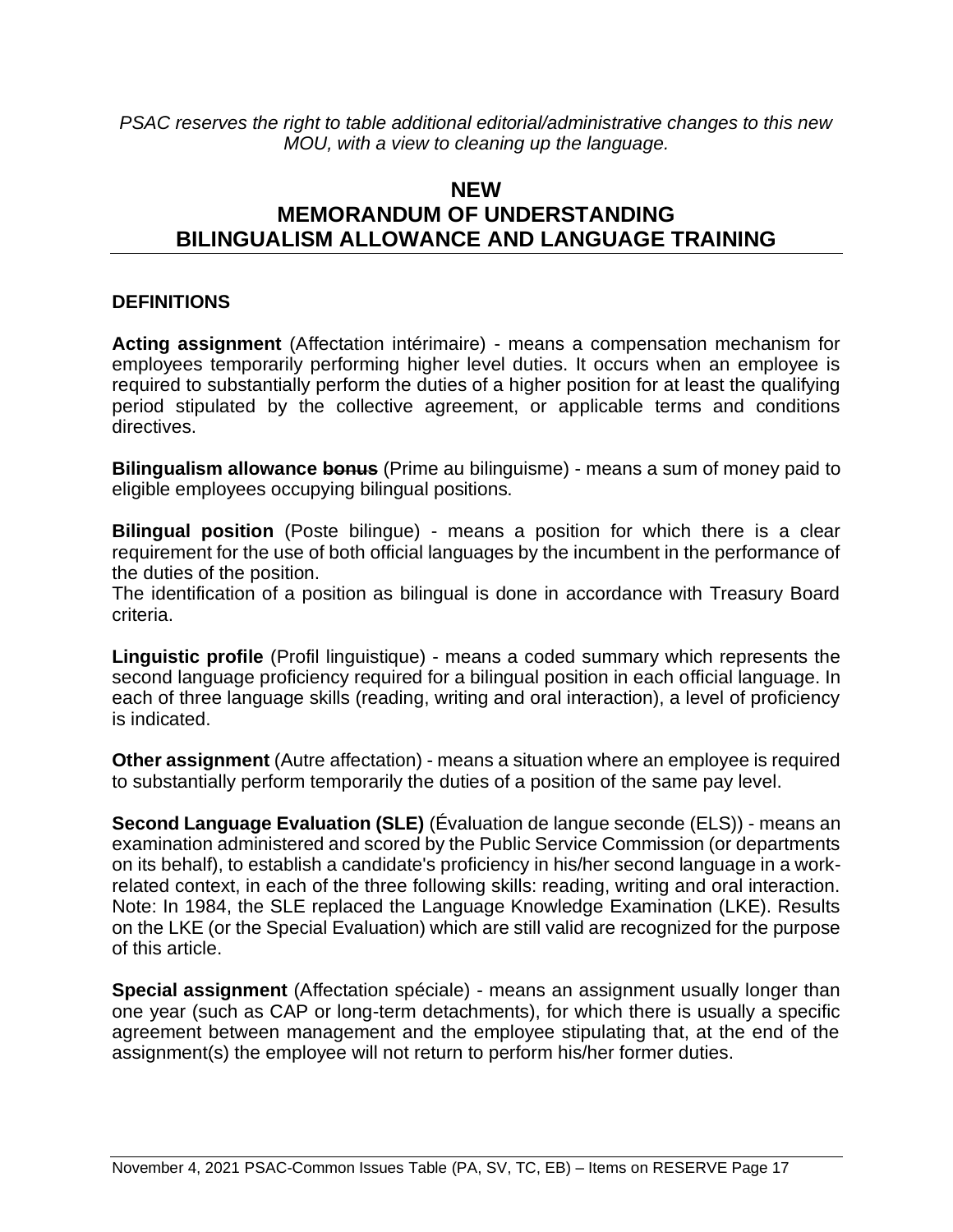**Written notice** (Avis écrit) - means a written notice sent by a manager to an employee informing him/her of a test failure or of the re-identification or raised profile of his/her position.

## **1.1Eligibility**

1.1.1 An employee is eligible for the bilingualism **allowance** bonus from the date on which the Deputy Head certifies that the following conditions are being met:

(a) the employee occupies a position which has been identified bilingual; and

(b) the employee has Second Language Evaluation (SLE) results confirming that he/she meets the language requirements of his/her position (or in the case of professional requirements - code "P", the employee meets that code at the time of staffing of the position).

1.1.2 The bilingualism **allowance** bonus shall not be payable to the following:

(a) employees in the Translation Group, unless their positions are identified bilingual for reasons other than translation;

(b) employees who continue to receive the frozen ST bilingual differential, under conditions specified in section 1.7 of this directive;

(c) employees who are classified in the Executive Group of the Management Category. However, all EX equivalents are eligible for the bonus, provided that they meet the eligibility conditions (for equivalences, see Personnel Management Manual (PMM), Volume 2, Chapter 2-2, Appendix A, Amendment 86-3);

(d) persons appointed by Governor in Council;

(e) persons locally engaged outside Canada;

**(a)** employees ordinarily working one-third or less of the normal working hours for the same group and category;

**(b)** persons employed on a temporary basis for three months or less; and

**(c)** persons under professional or personal service contracts.

## **1.2 Failures – Responsibilities**

1.2.1 If the results of an SLE show that an employee does not meet the linguistic requirements of his/her position, the department will provide written notice that he/she will cease to receive the **allowance** bonus two months after the date of written notice. The written notice shall be given within 10 working days from the date of the decision. Negative test results create responsibilities on the part of managers and employees.

## **Departments**

1.2.2 As a first step, it is incumbent on departments or agencies to review the linguistic identification of the position in terms of the real requirements of the position, and the bilingual capacity of the work unit.

1.2.3 Departments and agencies will re-identify the position as unilingual if the requirements can be effectively absorbed by the work unit.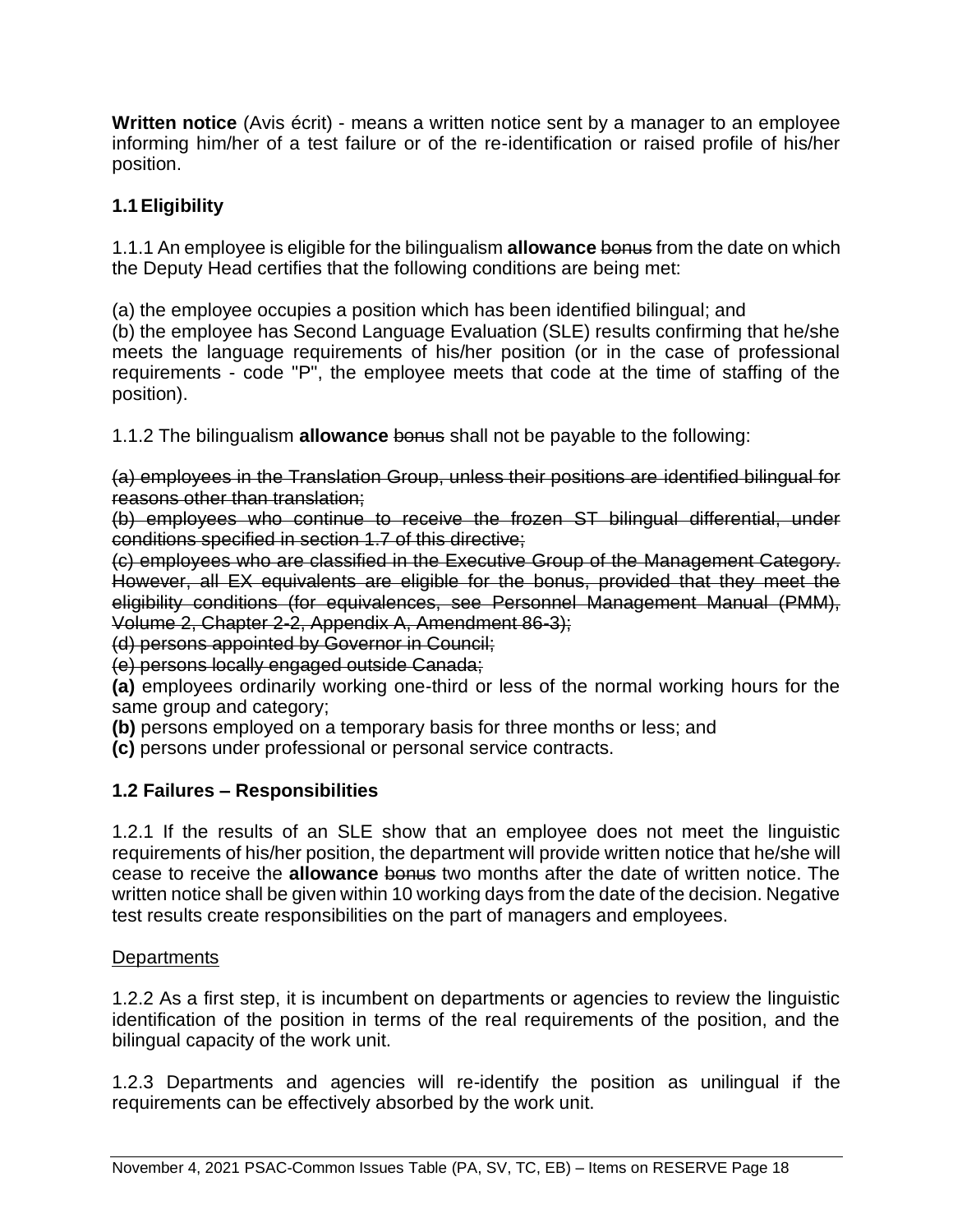1.2.4 If the position must remain bilingual, it is incumbent upon the department or agency to provide the bilingual services by other means.

#### Employees

1.2.5 The employee who did not succeed in establishing that he/she still meets the language requirements of his/her position may remain in his/her position.

1.2.6 The employee may seek a review of SLE testing results in accordance with the Public Service Commission administrative recourse mechanisms.

1.2.7 The employee whose position remains bilingual may become re-eligible for the allowance bonus and may have recourse to language training at public expense according to the terms set out in section 1.10 of the directive.

#### **1.3 Other allowance bonus situations**

1.3.1 If the language profile of a bilingual position is raised:

(a) payment of the **allowance** bonus continues if the employee meets the higher linguistic profile;

(b) if the employee does not meet the new linguistic profile of the position, payment of the **allowance** bonus ceases two months after the written notice;

(c) language training would be available in accordance with the directive in force.

1.3.2 An employee must be notified within ten (10) working days of a management decision:

- to raise the proficiency profile of a bilingual position occupied by the employee, where the incumbent is in receipt of the **allowance** bonus; or - to re-identify a position from bilingual to unilingual where the incumbent is in receipt of the **allowance** bonus.

1.3.3 When a bilingual position is re-identified as unilingual, payment of the **allowance** bonus ceases two months after the employee is notified, or two months after the position is re-identified, whichever comes later.

## **1.4 Assignments**

1.4.1 An employee who receives the **allowance** bonus and who is temporarily assigned to another bilingual position shall continue to receive the **allowance** bonus, regardless of the linguistic profile of the new position (or functions). However, the **allowance** bonus ceases in the case of acting assignments in the executive group (EX) of the management category with the exception of EX equivalents.

1.4.2 An employee who receives the **allowance** bonus and who is temporarily assigned to a unilingual position shall continue to receive the **allowance** bonus only if the basic monthly salary of the new position is less than, or equal to, the basic monthly salary of the regular position plus the **allowance** bonus.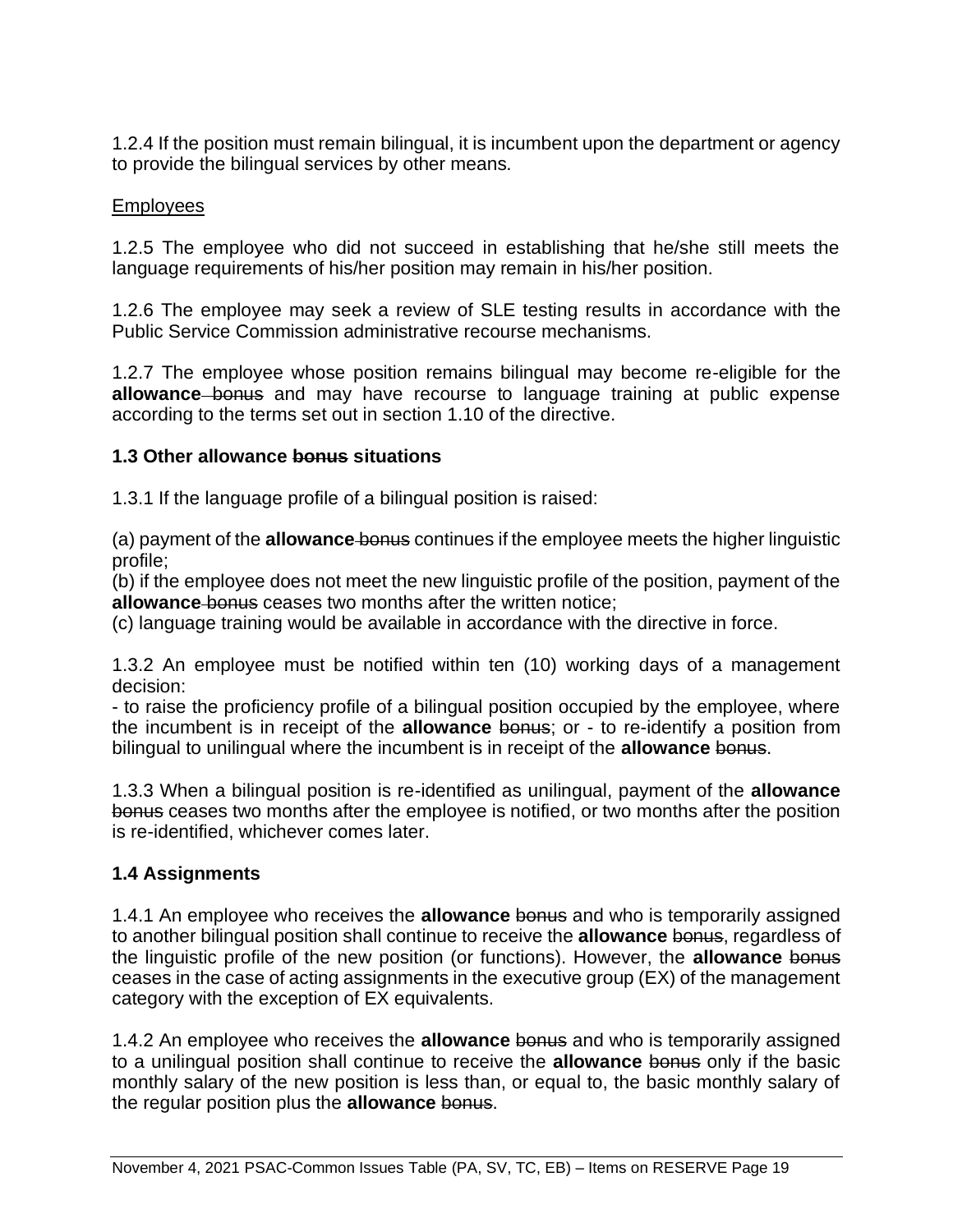1.4.3 Employees on special assignment will receive the **allowance** bonus if they meet the language requirements of the bilingual position (or functions) to which they are assigned.

1.4.4 Employees on Interchange Canada Program assignments to organizations outside the federal Public Service will continue to receive the bilingualism **allowance** bonus if they have been in receipt of the bilingualism **allowance** bonus immediately prior to beginning the assignment, and if a senior official of the host organization specifies in writing that the assignees are required to use both official languages on an on-going basis during the assignments.

1.4.5 An employee receiving the **allowance** bonus who is required to perform temporarily most of the duties of a position that has the same pay level continues to receive the **allowance** bonus, regardless of the linguistic identification and profile of the position.

## **1.5 Leave**

1.5.1 An employee is entitled to the **allowance** bonus applicable to his/her substantive position when on paid leave but not when he/she is on educational or sabbatical leave.

## **1.6 Term employees**

1.6.1 An individual appointed to a bilingual position for a specified term exceeding three months, shall receive the bilingualism **allowance** bonus from the date of appointment.

1.6.2 An individual appointed to a bilingual position for a term of three months or less is not entitled to the **allowance** bonus.

1.6.3 An individual appointed to a bilingual position for a term of three months or less who remains in a bilingual position beyond the three-month period, shall receive the **allowance** bonus for the period in excess of three months.

1.6.4 An employee who receives the **allowance** bonus and who is appointed, without a break in service, to another bilingual term position continues to receive the **allowance** bonus regardless of the duration of the term position.

## **1.7 ST differential**

1.7.1 The Treasury Board directive relative to the payment of the seven per cent differential to the Secretariat, Stenographic and Typing Group was rescinded October 15, 1977, and the seven per cent differential was frozen on that date. As long as they occupy the same bilingual positions in the ST group and meet the eligibility criteria described in section 1.1, members of that group who received the seven per cent differential before October 15, 1977, continue to be entitled to it or to the **allowance** bonus, whichever is greater.

#### **1.8 Payment**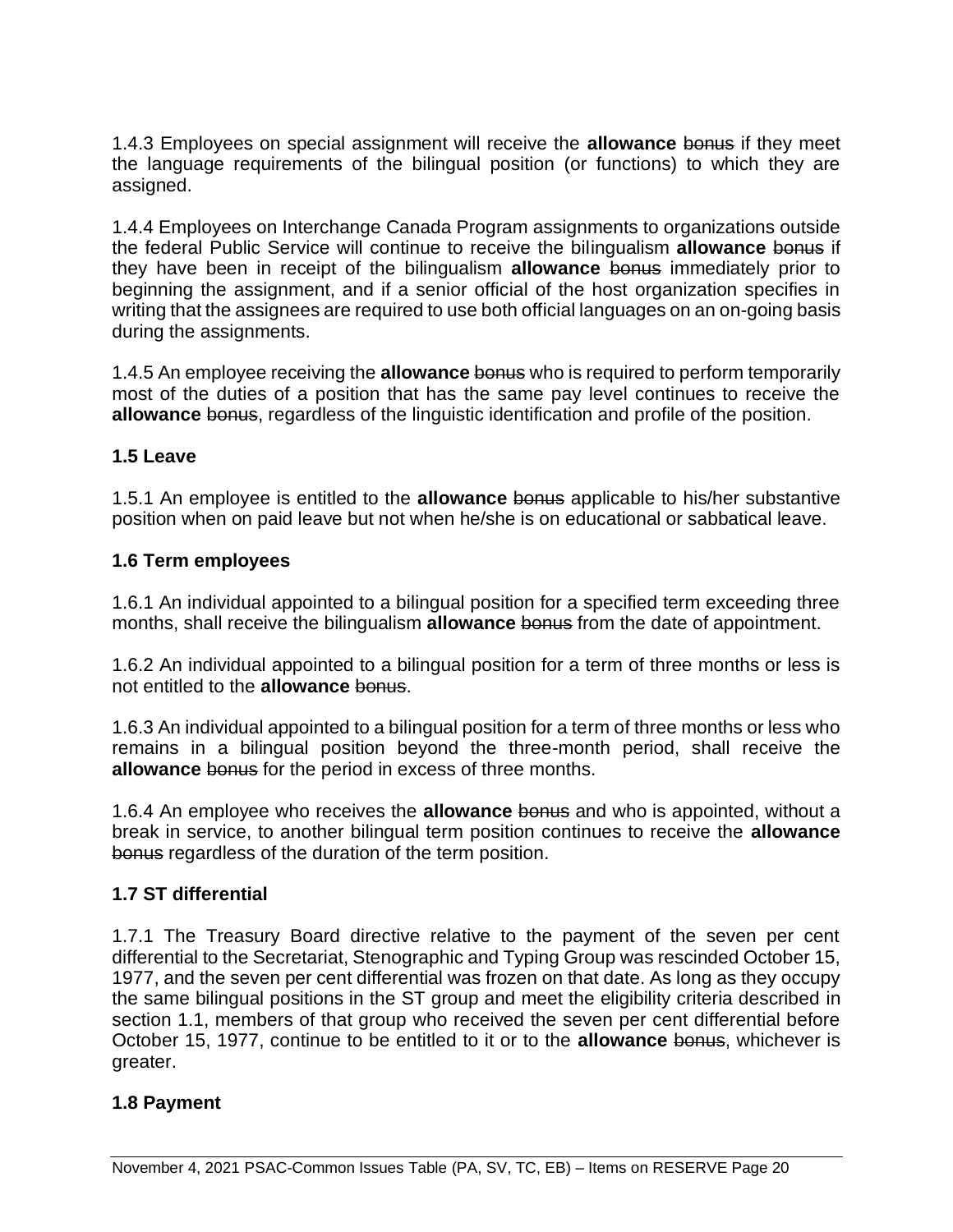1.8.1 The bilingualism **allowance** bonus consists of an annual payment of \$800 **\$1500**, calculated on a monthly basis and paid on the same basis as regular pay.

1.8.2 An eligible employee shall be entitled to receive the bilingualism **allowance** bonus for the full month for any month in which the employee receives a minimum of ten (10) days' pay in a position(s) to which the bilingualism **allowance** bonus applies.

1.8.3 Part-time employees who work more than one-third of the normal period are paid the **allowance** bonus on a pro rata basis to be calculated in reference to the normal hours these employees are expected to work.

## **1.9 Pay considerations**

1.9.1 The bilingualism **allowance** bonus is considered part of an employee's salary only in respect of the following:

- (a) Public Service Superannuation Act
- (b) Public Service Disability Insurance Plan
- (c) Canada Pension Plan
- (d) Quebec Pension Plan
- (e) Un**E**mployment Insurance
- (f) Government Employees' Compensation Act
- (g) Flying Accident**s** Compensation Regulations
- (h) Supplementary Retirement Benefit Act
- (i) Supplementary Death Benefit
- (j) Long-Term Disability Insurance
- (k) Public Service Management Insurance Plan
- (l) Quebec Health Insurance Plan
- (m) Federal and Provincial Income Taxes.

## **(n) Québec Parental Insurance Plan**

1.9.2 The bilingualism **allowance** bonus is not considered part of an employee's salary nor is it used to compute an employee's salary entitlements for the following:

- (a) Transfer
- (b) Promotion
- (c) Overtime Calculation
- (d) Severance Pay
- (e) Pay in Lieu of Unfulfilled Surplus Period
- (f) Demotion
- (g) Payment of unused vacation leave on layoff, resignation or retirement.

## **1.10 Reinstatement of the allowance bonus**

1.10.1 An employee who has ceased to receive the bilingualism **allowance** bonus whose position remains bilingual could become eligible again. Such eligibility would require a personal commitment as well as sustained individual efforts on the part of the employee.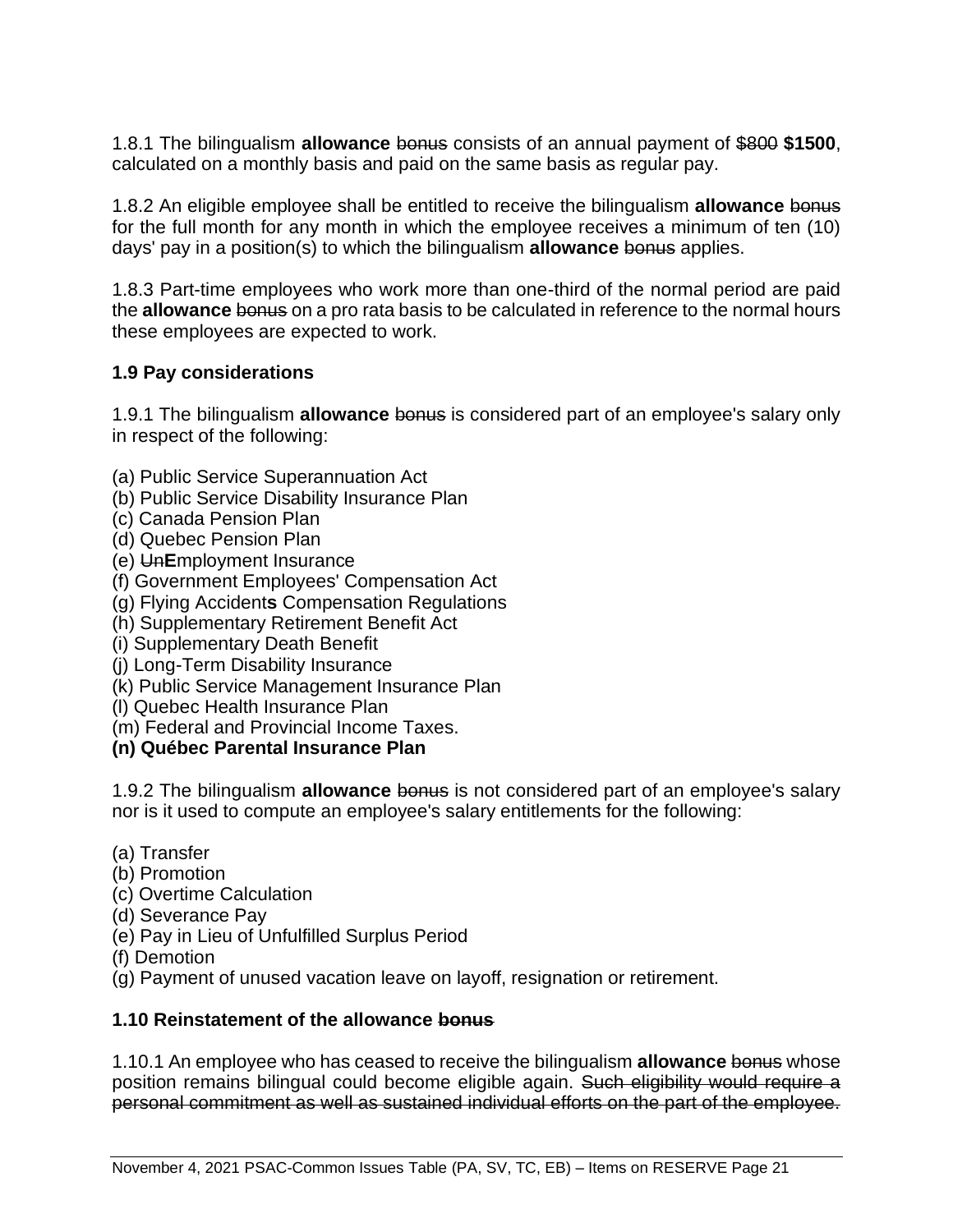In addition, a special measure as described in 1.11.2 will be taken by the employer in order to support the employee's commitment and efforts. **Upon request from the employee, language training as described in 1.11.2 will be approved by the employer in order to support the employee's commitment and efforts.**

1.10.2 Rotational foreign service officers and other employees, while on posting abroad are excluded from those measures of reinstatement.

## **1.11 Reinstatement procedures**

1.11.1 It is incumbent on the employee, subject to the approval of the manager, to determine the most appropriate way to regain his/her **their** knowledge of the second language.

1.11.2 Access to language training during working hours will be authorized up to a maximum of 200 hours for an employee already trained at government expense for a similar level. These hours of language training will not be calculated against the maximum number of hours allotted during an employee's career. However, this special measure can only apply once during the career of an employee for the same linguistic profile.

1.11.3 Initiatives will have to be taken by the employee who remains in the same position to use his/her knowledge of the second language in the workplace, and the employee will not be allowed to take the SLE again for the purpose of receiving the **allowance** bonus before one year following the date of the unsuccessful test.

1.11.4 In cases where an employee takes an SLE for a purpose other than the **allowance** bonus (for example, staffing) and whose test results confirm that he/she meets the language requirements of his/her substantive position, the **allowance** bonus will be reinstated effective from the date of test confirmation.

## **1.12 Language training**

#### **1.12.1 In addition to reinstatement procedures language training will be considered for:**

- **i. employees appointed to an indeterminate or determinate position who do not meet the language requirements of their positions on appointment;**
- **ii. incumbents of unilingual positions that have been reidentified bilingual;**
- **iii. incumbents of bilingual positions for which the language profile has been raised;**
- **iv. employees identified as needing to develop or improve a second language for succession planning purposes;**
- **v. employees with aspirations to develop or improve a second language.**

**1.12.2 An employee eligible under clause 1.12.1 may request language training. A request for language training will be considered on a case**‑**by**‑**case basis and a decision shall be provided in writing within one (1) month of the request. In any case when reviewing a request under 1.12.1 the employer shall take into**